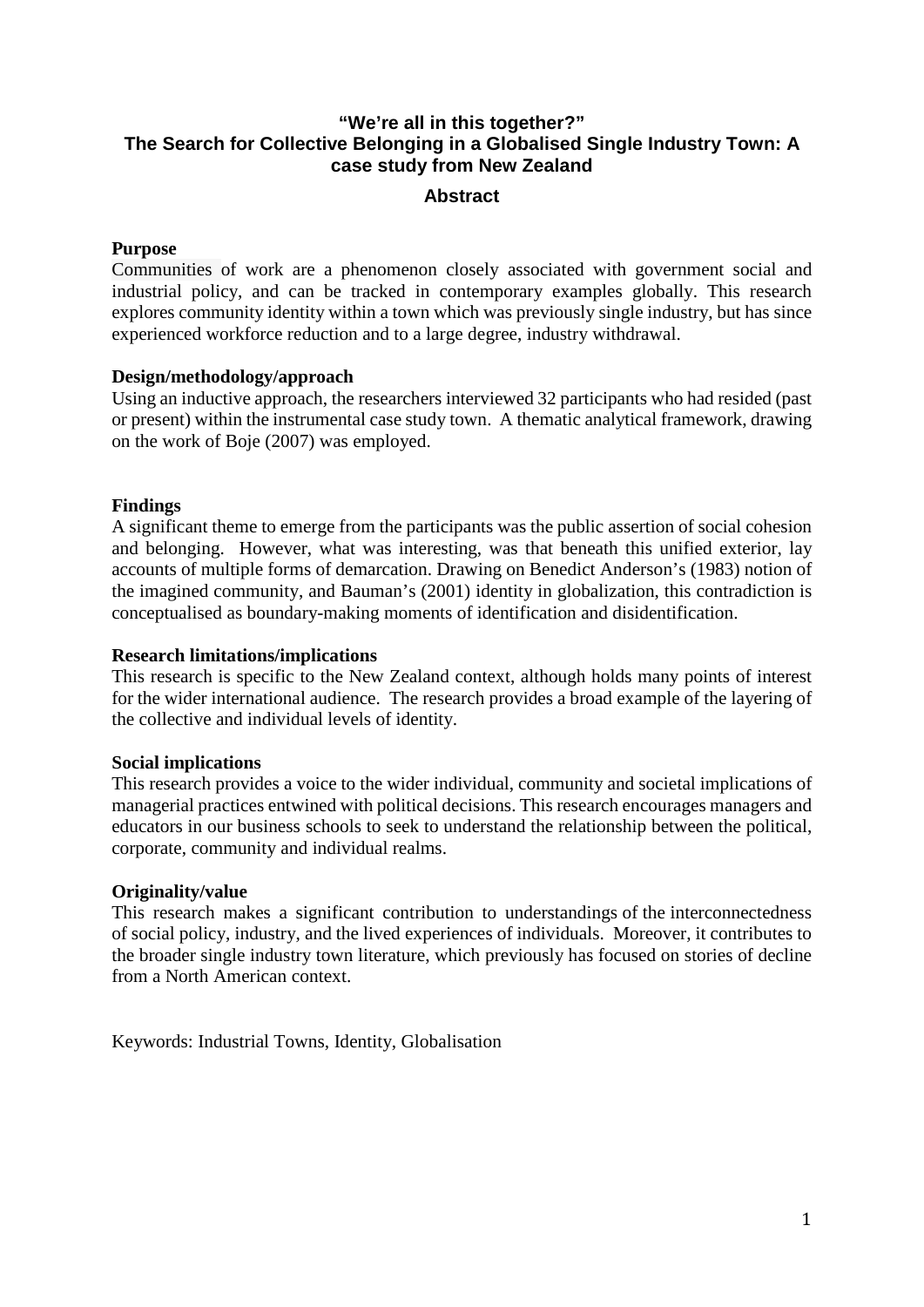#### **Introduction**

Employment, education and industrial policy are seen as key pillars in national social policy, and aim to help shape the nature, structure and location of work within a national context. The current context of globalisation and changes to work have impacted on where we live and work, and how we live and work, within and beyond national boundaries. The shift away from full employment policies through the deregulation of labour markets, the intensification of globalisation and the growth in the number and size of MNCs have been directly linked to significant changes to the structure, conditions and location of organisation and paid employment (Allvin, 2008; Capelli, 1999; Cappelli & Rogovsky, 1994; Fleming, Harley, & Sewell, 2004). Therefore, globalisation and changes to work have impacted on the way in which we see ourselves and our communities. The aim of this paper is to explore community and individual identity in a town which has experienced significant changes as a result of changes in the wider political and corporate context.

The change in national political agenda throughout the past 60 years has been closely associated with both the process of changing work practices, and the re-shaping of communities and individuals lives. A neoliberal social policy agenda has been linked to a breakdown in traditional notions of community and social cohesion, due in part to the intensified competition for jobs, and assumptions of mobility and individual responsibility (Bauman, 2001; Defilippis, Fisher, & Shragge, 2009; Rose, 2000). For Bauman (1998), the implicit entwining of state agenda and identity is a central characteristic of politics in modernity. He asserts that the goals of the modern state, amplified under neo-liberalism, are to 'free the individual from inherited identity'. However, this freedom from ascribed identity also transforms 'the matter of ascription into achievement, thus making it an individual task and the individual's responsibility' (p. 3).

For Gabriel (2005), identity in globalisation is based on notions of image, driven by increased consumerism and the neo-liberal assumptions of individualized meritocracy and consumer sovereignty. Gabriel posits that increased mobility, such as movements linked career and education prospects, has detached individuals from their traditional place-based identities, and led them to identify with the 'visible', material possessions and occupations. Similarly, Thomas and Davies (2005) suggest in globalisation individuals experience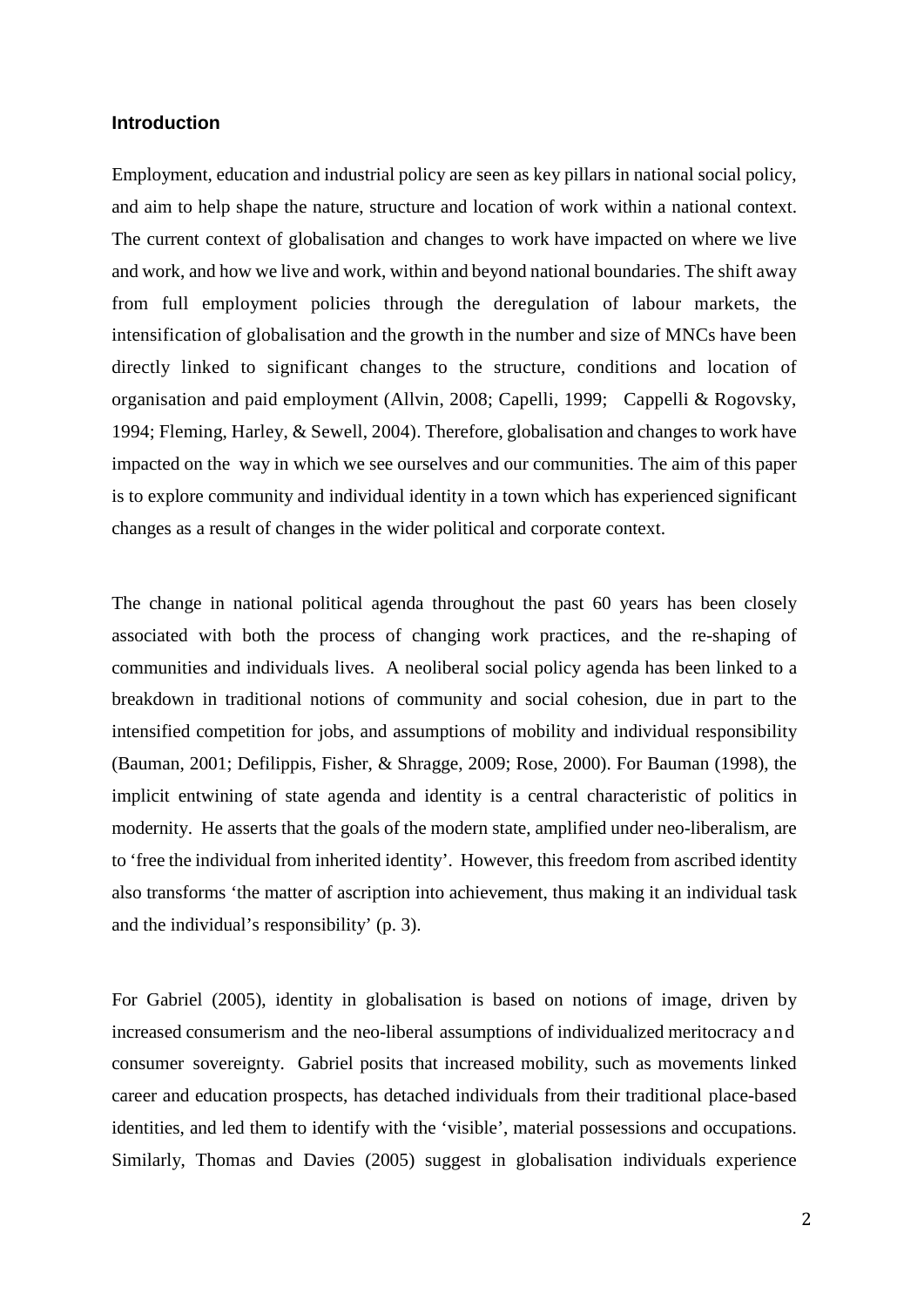heightened insecurity and vulnerability, conditions which are both caused, and fulfilled (to a degree) by the new context of work. Thus for these authors, feelings of insecurity, vulnerability and anxiety are to be relieved by a search for stability; a stability that can be found in the form of a coherent identity. Under these assumptions, locality becomes a central issue to identity, whether it is the changing use of the landscape, or the lack of attachment to locality; locality and a sense of belonging to place is central to identity within the context of globalisation.

Communities of work, such as single industry towns and resourced-based towns, are an example of a locality where the organisational realm is merged with the basis of individual and community life. Moreover, these towns have experiences significant change as a result of changes in industry, training, education and welfare policy in many countries, along with global trends of increased corporate globalisation and changes to work. These towns were associated in Britain and North America with the industrial revolution time period, and concerns regarding worker welfare and industrial paternalism. In New Zealand and Australia, these towns were entwined with post- World War II Keynesian macromanagement goals of full employment and industry training (Allsop, 1973, Roche, 1990). Single Industry Towns were the result of state-level employment and social planning throughout the Keynesian macro-management period of the 1930s-1970s (Southcott, 2000). As a result, a number of towns were developed with a dual role of supporting industry, and aiding state employment and social goals. Many of these towns were , by definition, Single Industry Towns.

During the time when a Keynesian politico-economic ideology predominated in many developed countries, SIT's were characterised by high levels of population and employment growth, and were largely viewed as prosperous centres of economic growth and opportunity (Lucas, 1972). Globally, the mid 1970s saw the introduction of a range of neo-liberal economic and political policies at the state level, which intensified during the 1980s and 1990s. This change in state-level policy resulted in significant changes to the prevailing political, economic, social and corporate ideology, including the removal of state intervention in industry and, to a degree, social planning, and a competitive corporate environment (Birch and Mykhnenko, 2009, Kelsey, 1997). Eversole and Martin (2006)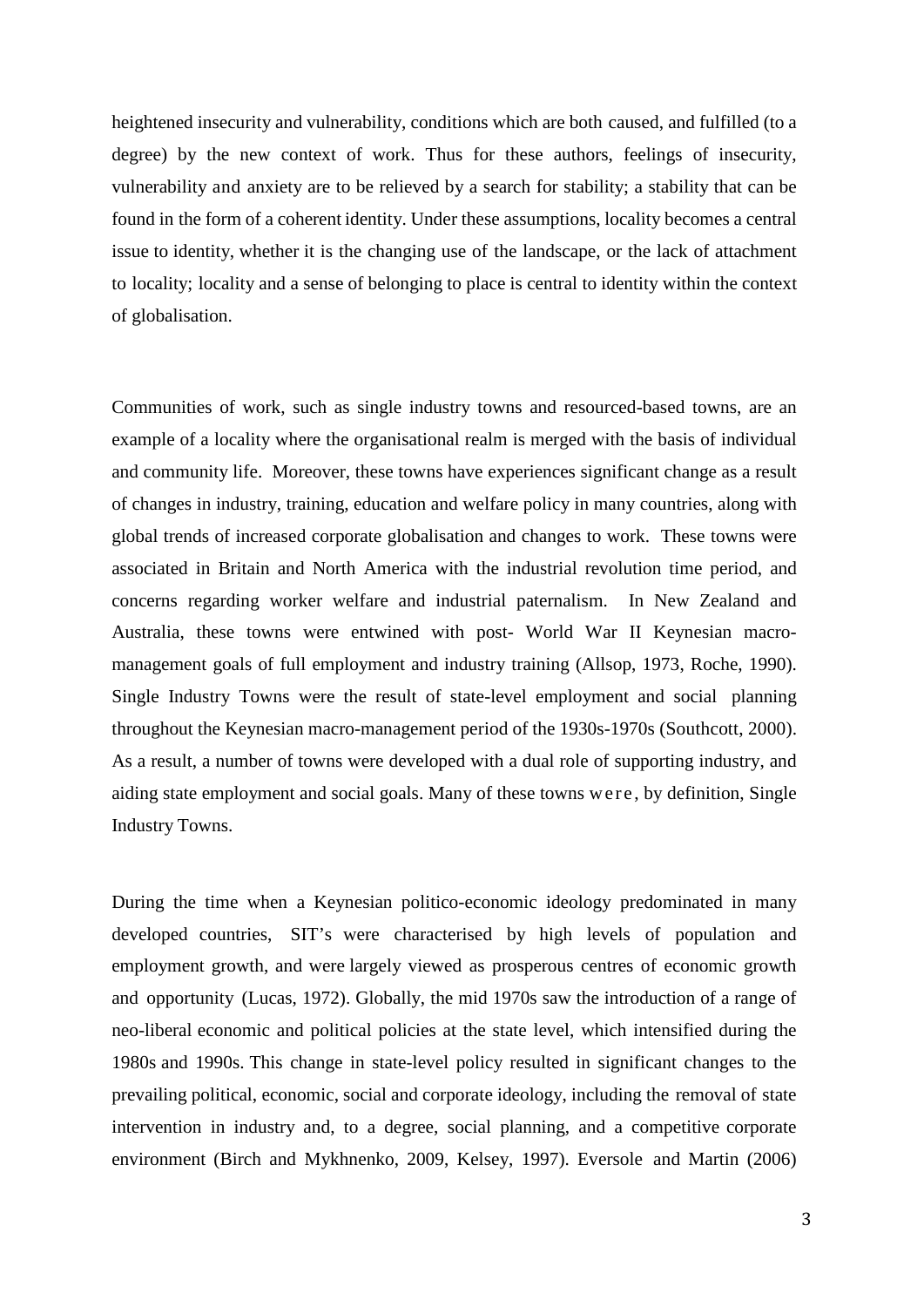describe the impacts on the community when regional resource-based industry is owned and controlled offshore, leading to higher levels of employment instability, and concurrent higher levels of unemployment and social issues for the surrounding community.

In more recent examples, the development of economic zones in China, professional service clusters in India, and the concentration of technological ventures in Silicon Valley are associated with theories of innovation development and national competitive advantage. Therefore, although the political and corporate motivation for the development of these towns has altered over time, it is clear that the pattern of organizing community life around work, oftentimes in conjunction with state policy, is an ongoing phenomenon. It is the lived experience of this entwining of the political and organisational with the individual and community that is explored in this research. More specifically, this paper focuses on exploring the way in which community members perceive themselves, and their communities against the backdrop of organisational and political changes at the national and international level.

#### **Identity in Globalisation**

Social identity theorists suggest that collective attachment is at the very heart of identity, and that the positions or roles available for an individual to identify with are embedded in collective narratives and discourses (Benwell & Stokoe, 2006). For Korschun (2015), social identification is a voluntary act, that of assessing 'the overlap between his or her sense of self and his or her sense of the target group' (p. 614). Similarly, Hoelscher and Alderman (2004) see individual memory and narrative as the manifestation and expression of collective group identity. Moreover, it is suggested that these collective narratives construct particular and dichotomous social roles and define the boundaries between these roles. Benwell and Stokoe (2006, p.78) label these social roles as "relational identities". From this perspective, these relational identities are bound by interactions with others.

Collective identification is entwined with social cohesion and belonging. According to Stovring (2011), social cohesion is of primary concern to policy makers. However, although policy-makers may see the institutional frameworks (such as laws, regulations and religion) as playing an important role in the development of collective cohesion, it is argued that informal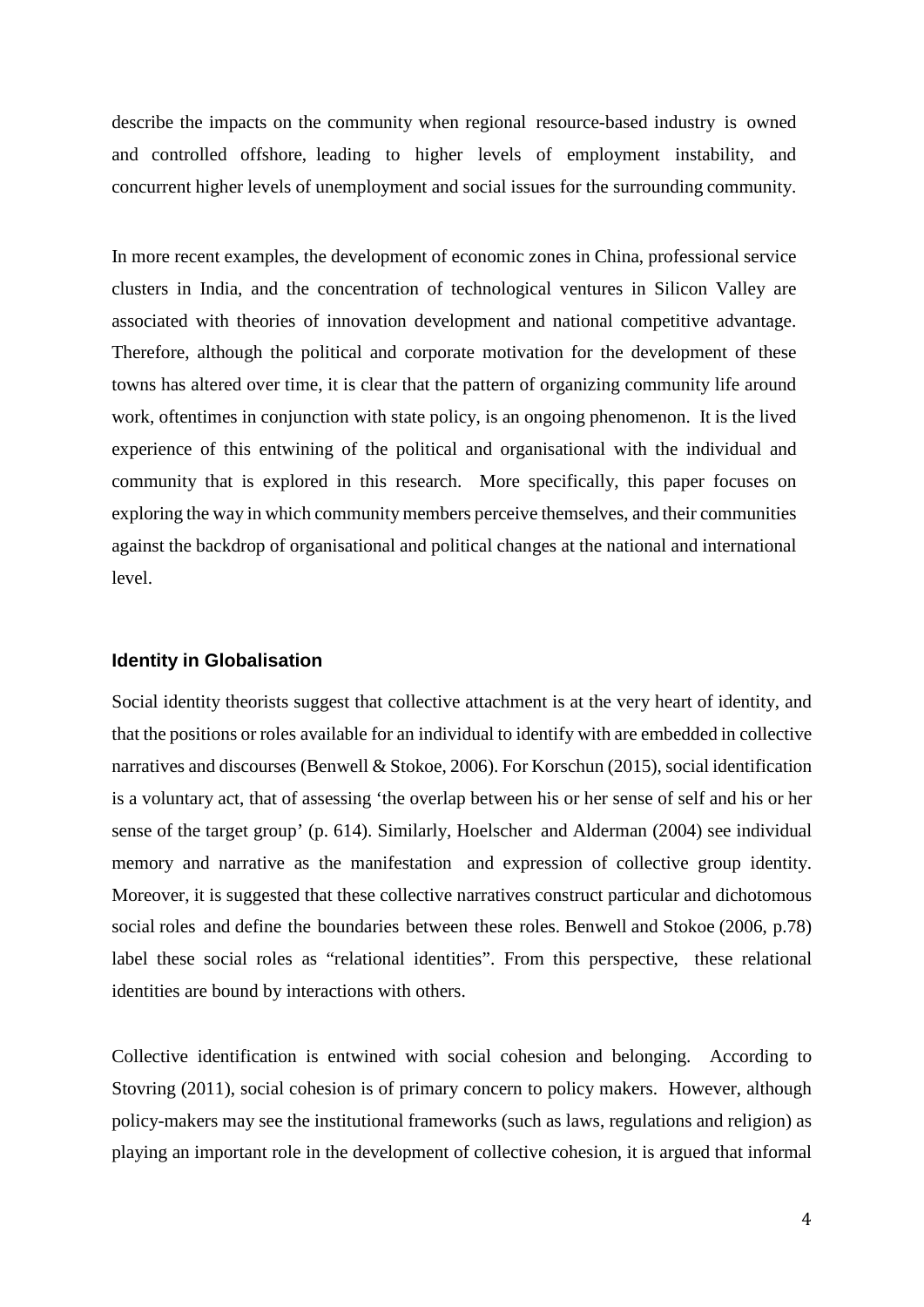norms are the primary source of social cohesion (Stovring, 2011). These informal norms 'are created when people live alongside each other over a long period of time in related communities' (Stovring, 2011, p. 142).

*Where* we are is closely entwined with *who* we are (Parkin, 1998). Lovell (1998) sees 'belonging and locality as markers of identity' (p. 15). Parkin (1998) also sees locality as central to identity, questioning whether an individual can identify with any group that does not have some 'territorial reference point' (p. ix). According to Lovell, locality impacts identity in both the territorial placement of the self, as well as significantly contributing to individual and collective memory of social relations. The importance of belonging has certainly been linked to identity formation (Lovell, 1998, Morley, 2001, Puddifoot, 1994). In this sense, belonging is not only linked to physical space, but also to the social spaces with which an individual may identify and feel a sense of belonging. Skey (2013) argues that not all forms of collective belonging are equal in their sense of attachment, and notes that those which are 'grounded in people's everyday lives' (p.84) are generally more meaningful and durable. The communities an individual interacts with in their daily life are a primary source of everyday belonging, which in turn is a factor in an individual's emotional and social wellbeing. Others link identity with locality through theorising the sense of 'home' and belonging (Morley, 2001, Cuba and Hummon, 1993, Hardwick and Mansfield, 2009), inherently tied to place. For Morley, home refers to both the physical spaces, as well as 'heimat' (p. 425), a German term with no direct English translation used widely to refer to emotional and social sense of 'home'.

Hoelscher and Alderman (2004) bring the importance of locality to identity into current context by stating that 'social memory and social space conjoin to produce much of the context for modern identities – and the often rigorous contestation of those identities' (p. 348) Bauman however, holds that identity is a fabrication which only holds relevance under conditions of the *movement* of peoples *away* from their original sites of identification. For Bauman (2004), within the context of globalisation, the notion of identity represents a paradox between the search for (unattainable) security, yet the desire to retain mobility. Bauman's conceptualisation is centered on an identity dialectic of the tourist/vagabond. For Bauman, under conditions of globalisation, individuals are reduced to either the highly mobile tourist, or the perpetually immobile vagabond.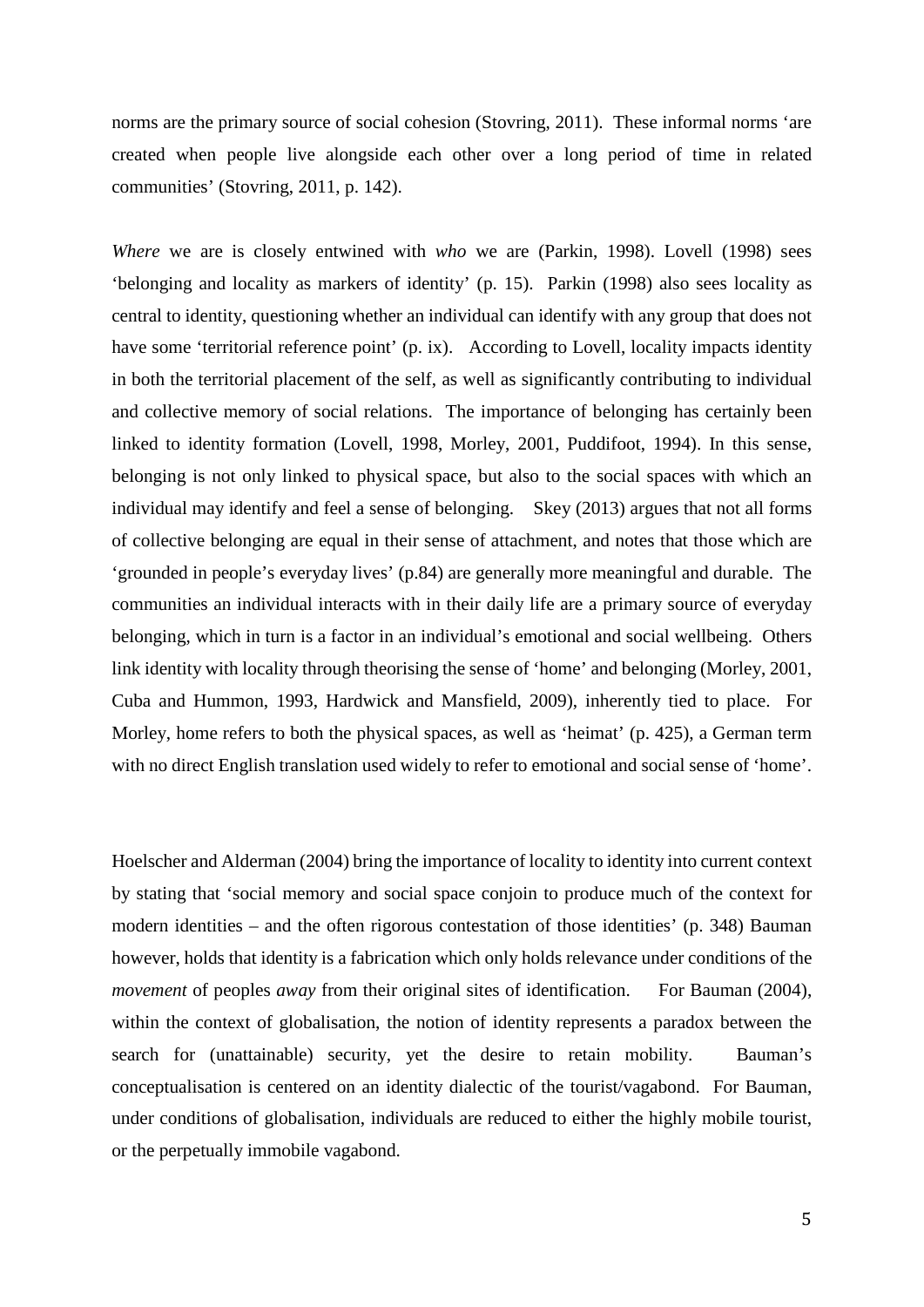Bauman's 'tourists' experience a relentless pursuit of identity based on what Gabriel (2005) describes as an image of happiness, and a dream. However, a fixed state of such an identity is elusive, for although the tourists have the appearance of freedom and material wealth, they no longer have a deep connection specific localities or wider communities.

Bauman's vagabonds are stigmatized for their immobility and geographic confinement and have a particular identity imposed on them. More so, Bauman argues that vagabonds are constrained and have limited agency in developing their own identity because of the constructed conditions imposed by of globalisation and changes to work. For the vagabonds, the local is the only frame of reference, although they remain disconnected from these local communities by their inability to participate in the mobility and freedom associated valued in a global frame of reference.

In agreement, Lovell (1998) points out that in the context of globalisation the common themes of 'displacement, dislocation and dispossession' prevail. Within this context, identity may not be linked to a singular place, but rather be 'deterritorialised' (p. 5), occurring between places, or impacted by movement in place, rather than attachment to a specific fixed location. The deterritorialisation can be related to the continuously mobile tourists, whose attachment becomes to their mobility, to their lack of fixed place and belonging. Further, Lovell (1998) sees a distinction between those with territory rights and those without and that '[i]dentity can crystallise around a sense of belonging predicated on hierarchically defined rights of access to territory, which then serve to stratify social groups according to perceived origin' (p. 6).

Therefore, deep collective connections are lost, or rendered an 'image', questioning the relevance of notions of community, or the local within the global. Morley (2001) sees the notion of home to be the antagonist to the type of globalised mobility discussed by Bauman. Anderson (1983) upholds the continued importance of notions of community, but concurs with the changing nature of these attachments, suggesting that in a context of mobility and migration, these communities become 'imagined'. For Anderson (1983), such communities are imagined 'because the members of even the smallest nation will never know most of their fellow-members, meet them, or even hear of them, yet in the minds of each lives the image of their communion' (p. 6). According to Anderson, communities are to be distinguished not by their falsity or genuineness, but by the way in which they are remembered by those who identify with them. Indeed, Hoelscher and Alderman (2004) argue that the way in which landscapes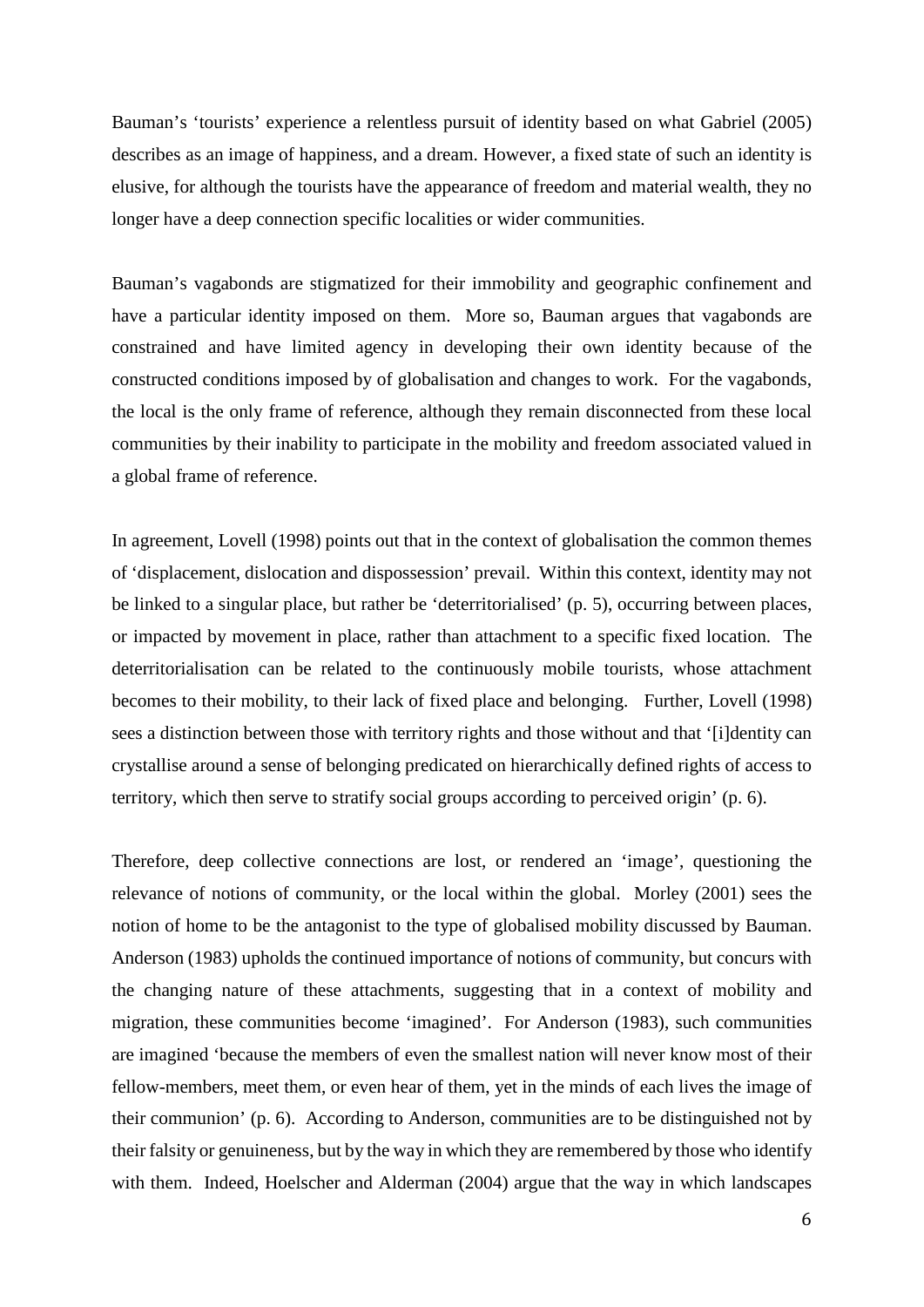are appropriated by various groups is inherently a political process, and has a lasting impact on power relations associated with locality. Hoelscher and Alderman (2004) discuss the importance of 'places of memory' (p. 350), arguing that it is not only the landscape itself, but the way in which the history of such landscape is preserved in memory that is tied to political processes. Communities of work represent a heightened example of a place of memory where the political, industrial and social intersect.

#### The Research Context

This research began as a case study of Tokoroa, a Single Industry Town, situated in a densely forested area of the central region of the north island of New Zealand. Despite being a seemingly small and distant landmass from the larger geographic regions of the world, New Zealand is an interesting location for research on identity in Globalisation. Its pertinence arises from its political leadership on a number of fronts. Leadership in technological field such a refrigeration for example enabled the world-wide export of meat as early as 1882. New Zealand was the first democracy to grant women the vote (Kelsey, 1999). In the sphere of social and economic policy New Zealand was a firstmover in interpreting social- democratic macro-level policy associated with Keynesianism and again in adopting neo-liberalism through a rapid and widespread programme of structural adjustment referred to as 'The New Zealand Experiment' (Kelsey 1997). Between the years 1984-1991, New Zealand was transformed from a comprehensive welfare state, to one of the most deregulated countries in the world.

The 'user pays' ideology was applied to the provision of state services including early childhood and tertiary education and health services (Scollay & St John, 1996). In line with policies emphasising individual responsibility, came large-scale social welfare cuts, and the introduction of 'work testing' to determine welfare eligibility.

New Zealand became among the most open and unregulated markets for goods and services (Kelsey, 1997). A concurrent decline in manufacturing-based jobs in New Zealand is closely linked to these free-market policies. The export assistance to the manufacturing sector fell from 37% in 1985/1986 to 19% in 1989/1990, with further reduction throughout the 1990s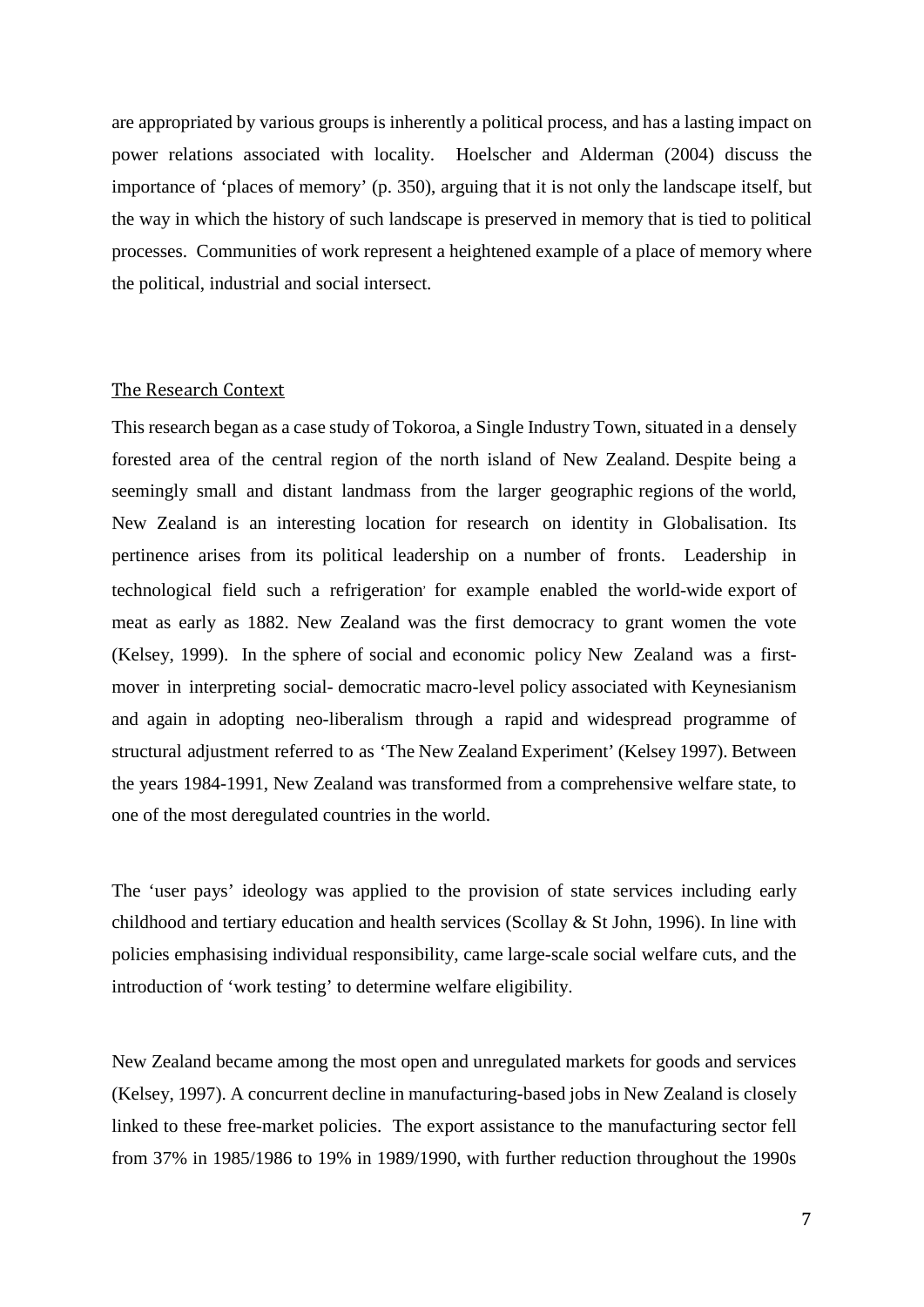and 2000s, with many segments having assistance reduced to zero by 1993. This reduction in government support led to a movement of manufacturing to overseas locations where higher levels of support, or lower costs, could be found. Government policy began to emphasise a required transformation in workforce training and education.

The Fredericks Report (Frederick, McIlroy & French, 1999) became the basis for education, training and economic development policy initiatives aimed at developing a 'knowledge economy' in New Zealand, and signalled the start of discourse of knowledge work in New Zealand government policy. Notably, this report advocated for a move away from the traditional base of New Zealand industry, agricultural and commodity production and manufacturing, and towards 'knowledge production' industries (Pritchard, 2006).

This rapid and wide-ranging commitment to the principles of neo-liberalism was temporarily modified in the early 2000s under a rhetoric of the Third Way but the incoming National (Conservative) Party of 2008 returned to a more rigorous application of neo-liberal ideals. Today New Zealand is again significantly committed to the free-trade agenda and to a limited view of state provision of social services as preferred by neo-liberal advocates.

#### Tokoroa: A Single Industry Town

Tokoroa is a single industry rural town in central New Zealand, founded in 1947 on land owned by New Zealand Forest Products, New Zealand's largest privately owned company at the time (Healy, 1982). Tokoroa was once the fastest growing town in the country. Tokoroa is situated 3 hours south of NZ's biggest city (Auckland) and in close proximity to the large-scale central north island forests. The Kinleith Pulp and Paper Mill, built 8km south of the town is a dominant presence on the landscape and in the community. The company and government had a collaborative approach to town development, in a New Zealand first, and by the time Kinleith Mill opened in 1954, the company housing project was the largest private housing scheme in New Zealand. The town was largely made up of mill workers and their families, and as such had a large proportion of young people. Combined with increased national birth rates during this time, by 1970, Tokoroa had an average age of just 37 (Chapple, 1976). The Kinleith workforce in the early years represented something of a micro-society. The skill and demographic mix at the mill resembled a cross-section of the wider Tokoroa community, with higher than national average rates of Maori and Pacific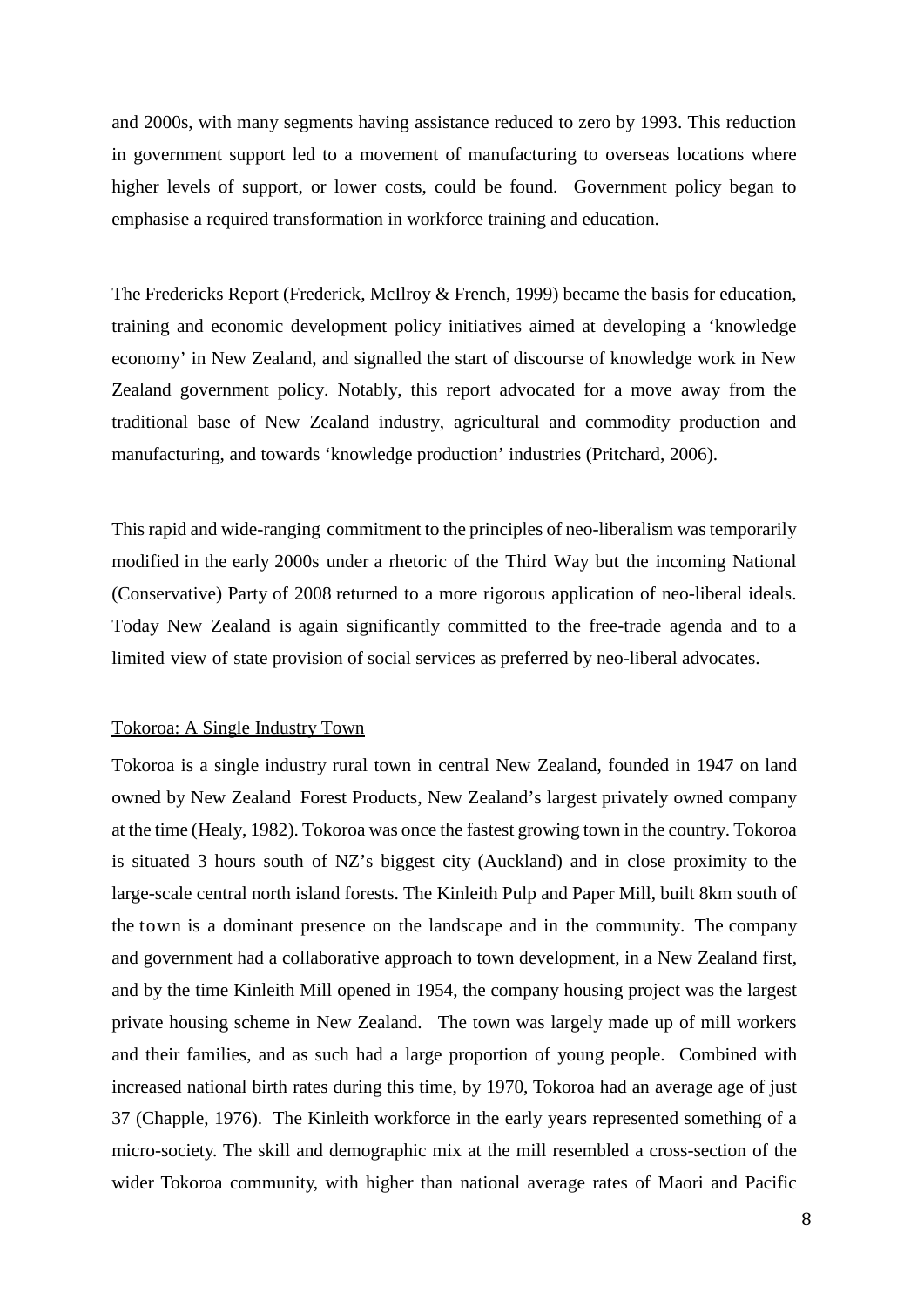Island workers (Healy, 1982), many of whom were attracted to Tokoroa by work opportunities and government urbanisation programmes.

However, there was demarcation based on occupation and ethnicity. The managerial roles (Administration, Technical, Skilled Trades) were generally populated by Europeans (NZ, Australian, Dutch and British), and the semi-skilled staff positions tended to be a more broad mix of NZ European, Maori and Pacific Islanders (Chapple, 1976). The permanent residents in the town were largely migrant workers and their families, with the town having over 60% of families originating from outside of New Zealand, and having over 50 different nationalities represented during the boom period.However, as with many industry towns, the global shift to outsourcing aspects of production has seen activities once performed locally being exported off-shore. These include the processing of logs into pulp and the production of paper. Resultant large-scale redundancies have characterised the workforce. The town of Tokoroa has been in a state of population and socio-economic decline since the mid 1980's – the period also when neo-liberal political and economic ideals were being implemented in this country. At this time, the Mill workforce peaked at approximately 5500 (McCaw & Harbridge, 1990). Since the mid-1980's, the Kinleith workforce has been repeatedly downsized and by 2013 stood at approximately 300 workers. The impact of this downsizing was not only on the direct employees of The Mill, but across the many supporting occupations that enlivened the Town of Tokoroa. Growth and retraction of Tokoroa's population has mirrored the expansion and retraction of the Kinleith Pulp and Paper Mill work force. For example, the town's population grew from approximately 1100 in 1948 to a peak of over 19,000 in the 1980's (Campbell & Weerasinghe, 1986) and today stands at just over 13,000.

## **Methodology**

This research employed a narrative methodology, based on a methodological positioning of critical management research (Alvesson and Deetz, 2000, Duberley and Johnson, 2009), and drawing on Boje's (Boje, 2008, 2007, Boje and Jorgensen, 2008, Boje and Tyler, 2009) living story methodology.

Critical Management Studies is generally seen as a focus on management, drawing on the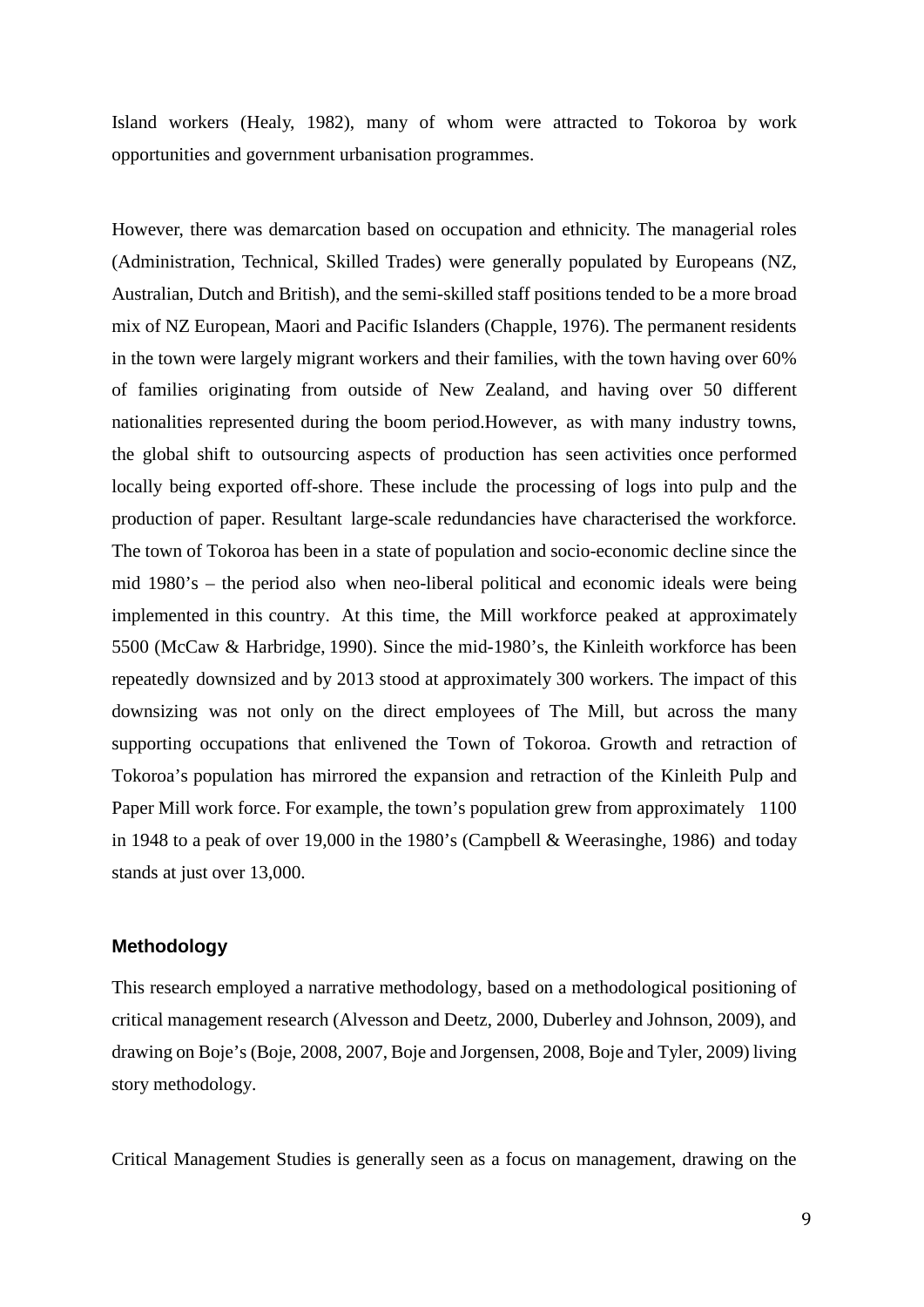broader critical theoretical research traditions developed from the Frankfurt School (Adorno, 2000; Marcuse, 1991), and incorporating broader critical work including that of Habermas (1985), Gramsci (1971), Foucault (1977, 1989), and more recently scholars such as Deetz (1992, 2000), Zizek (2000, 2008), Chomsky (1991, 1993), Alvesson and Willmott (1992a, b). Duberley and Johnson (2009) describe the agenda of critical theorists as one of working to expose the conditions and assumptions that construct individual's social worlds, in the process exposing the asymmetrical power relationships and structures, and resultant distorted communication. More recently, Critical Management Studies scholars have moved focus from the structural arguments of Marxist critique to a wider range of explorations into the manifestations of power structures at both the macro and micro level. Kincheloe and McLaren (2005, p. 321) describe the interconnectedness of the macro and micro when describing how a focus on whose interests are being served informs "where our own frames of reference come from". This highlights the centrality of self and identity, and in doing so connects these ideas to the wider macro socio-power structures.

Within this wider positioning, an inductive living story methodology was employed.

Jorgensen and Boje (2009, p. 32), draw on Derrida to argue that traditional use of narrative theory is "linked with an overall modern emphasis on truth, essence, unity and rationality". Although narrative inquirers would (generally) identify with interpretive paradigms, Jorgensen and Boje argue that the qualitative preoccupation with constructing narratives in this sense is reminiscent of a positivist preoccupation with notions of truth and 'fact'. In agreement, Yolles (2007) believes that the clear (stated or unstated) definitions, with embedded assumptions, and clear sequence of events suggests a sense of causality that may be suspect. According to Jorgensen and Boje (2009, p. 33), "narrative thus contains a moral and 'agreed' interpretation on something that is in reality fragmented, pluralistic, paradoxical and ambiguous". Researchers who adopt a living story methodology focus on the fragmented and collective nature of stories; the complex fragments which are continuously co- constructed by multiple participants into what becomes known as 'the narrative'. Rather than a focus on the tidy 'Beginning, Middle, End (BME)', living story researchers focus on the complexity of ante narratives which occur before, after, and simultaneously to the 'narrative'.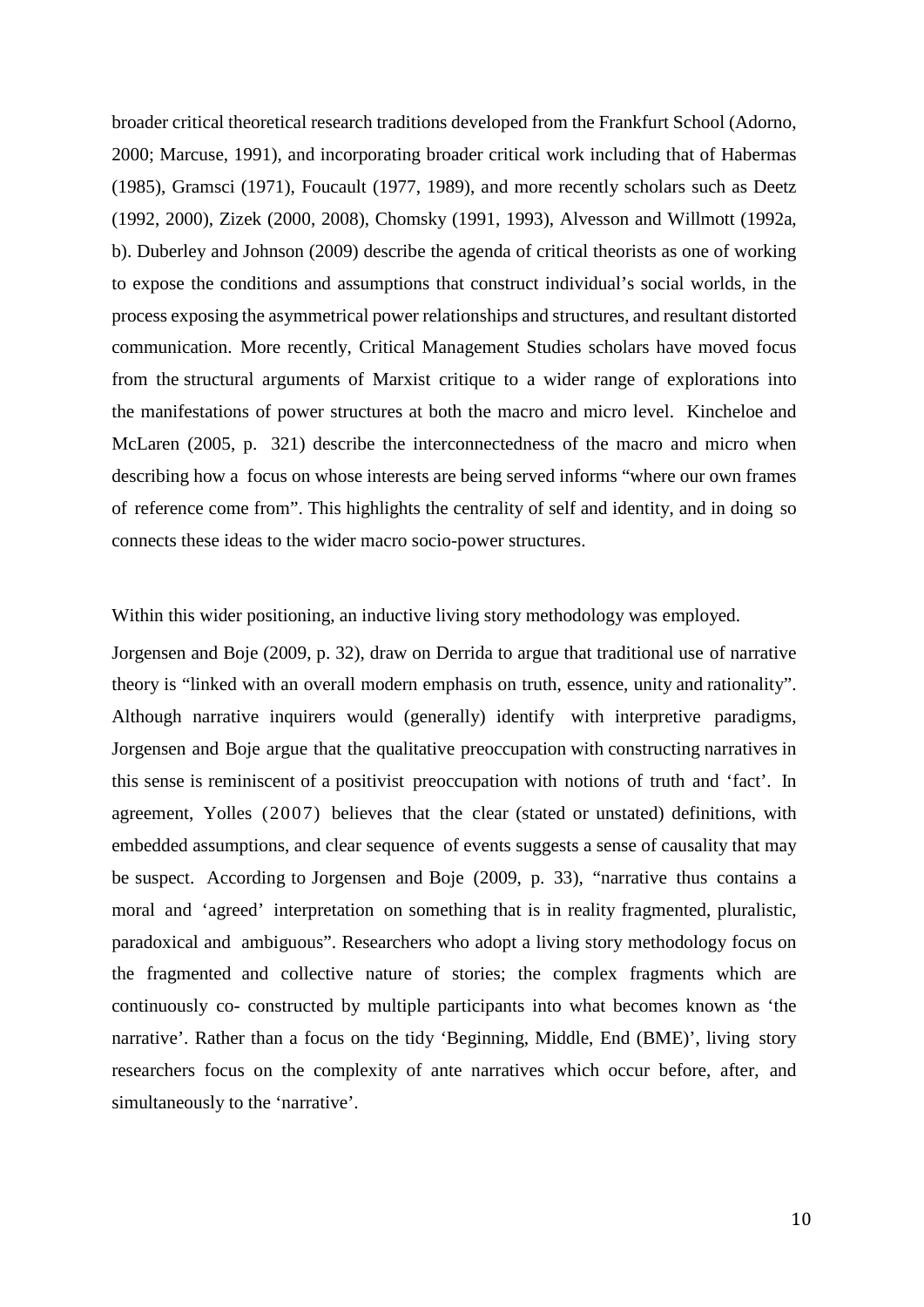Although ante narrative is taken to mean 'before' narrative, this 'before' is not a set chronological construct, but rather a continuous process of emphasizing the historical conditions and circumstances in which stories "develop(ed), evolve(d) and change(d)" (Jorgensen & Boje, 2008, p. 4). These conditions and circumstances are not only chronologically 'before', but might also be seen as running under the more composed narrative. For Boje and Tyler (2009, p. 173), the living story "recognises the plurality of selves that constitute our identity, and our reflexivity that is out of time, more upon what lies below and above".

Within the framework of critical management research methodology, the living story method provided a number of tools which led to a significantly more robust process. In particular, the living story places focus on the importance of fragments of narrative as pertinent, rather than anticipating a complete or stable narrative. This focus is consistent with the identity lens, particularly within a social constructionist paradigm, which rejects notions of a fixed, stable notion of identity or context. Therefore, it would be inconsistent for the researchers to treat the participants narratives as 'fact', or as fixed, stable whole 'stories', but rather this approach requires the researchers to take fragments of themes, or narratives across a range of texts.

### **Research Design**

The research design used an instrumental case approach (Stake, 2000), drawing an indicative single context, which can be justified as bringing additional insight to support the aims of the research. For Stake, an instrumental case is useful if "a particular case is examined mainly to provide insight into an issue… the case is of secondary interest, it plays a supportive role, and it facilitates our understanding of something else" (p. 437).

The participant criteria of having permanently resided in Tokoroa for at least one year was applied to generating a mixed sample of 17 women and 15 men, aged between 30-85 years. This initial criteria was applied as part of a wider project exploring lived experiences of individuals and communities through global change. The final sample had resided in the town for a minimum of four years, with an average of 33 years residency. Participant details can be found in Table 1 below. The participants were recruited initially using a self-selected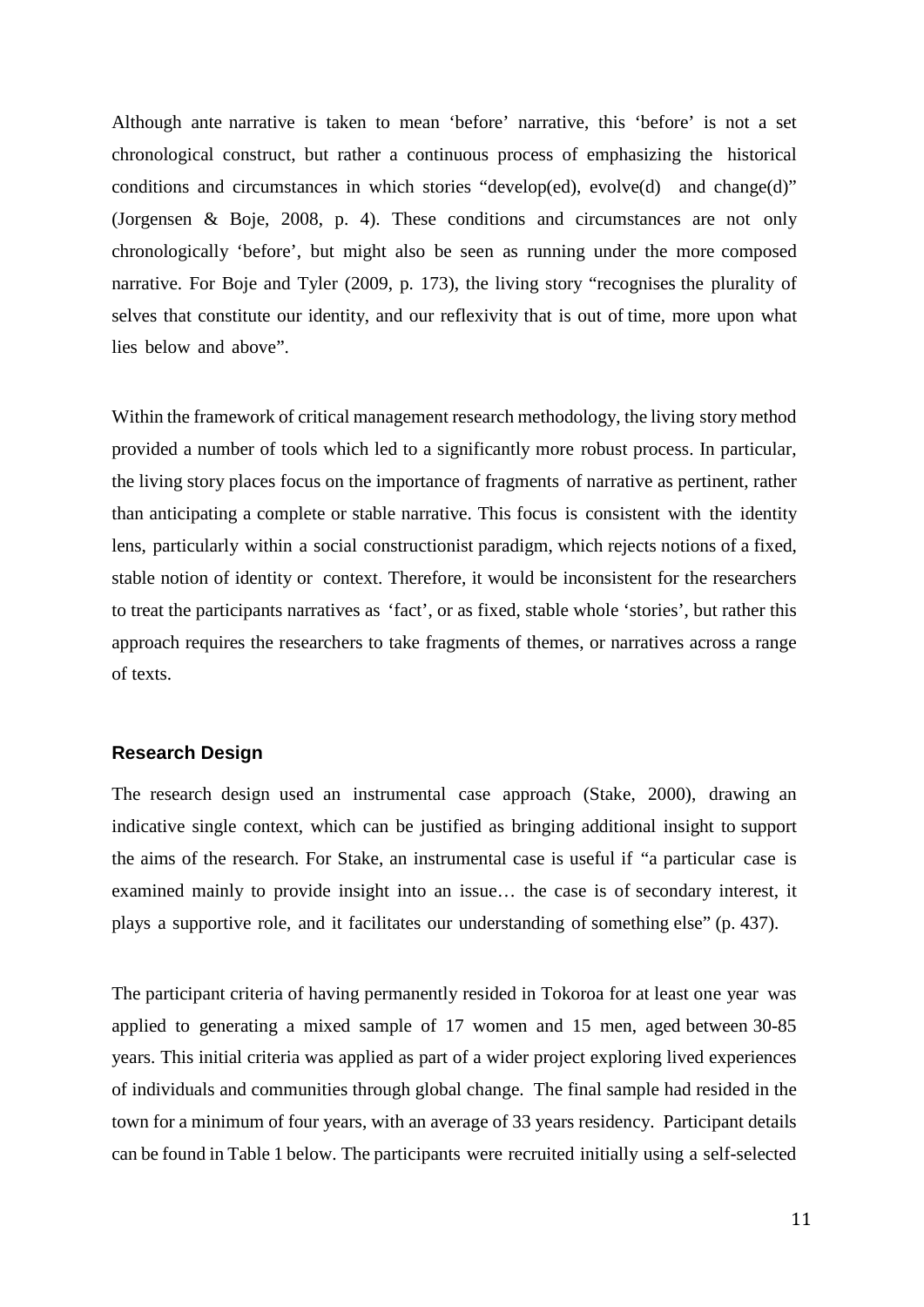sampling based on public notices and then through snowballing. Of the participants, three were currently living outside of Tokoroa, with the remaining 29 currently residing in the town. All had resided in the town for at least six years, with the longest period of residence being 66 years. The participants were from a broad range of ethnicities, with 10 identifying as New Zealand European. Of the remaining, six identified as New Zealand Maori, eight as Cook Island Maori, one as Fijian, one as Samoan, and seven as continental European. 16 participants had extended family living in Tokoroa.

Given that the case town is a single industry town, the spread of occupations and skill mix of the participants is of interest. Our aim was to have as broad a representation as possible. The resulting participants were from a wide variety of skill and employment backgrounds. Seven were retired, 12 employed full time, six employed part time, one was a full- time student, and two are currently unemployed. All had experience working within the local workforce, in a variety of occupations, including skilled trade's people, forestry workers, administration, management, education. Participants had a variety of experiences with work and their interaction with Kinleith Mill and parent companies. 28 of the participants had worked during their time in Tokoroa, with 15 being past or current employees of either New Zealand Forest Products or Carter Holt Harvey. Seven participants had experienced redundancy from either New Zealand Forest Products or Carter Holt Harvey. Moreover, 13 participants had at some stage been provided with company housing by New Zealand Forest Products.

\*\*Insert Table 1 Here\*\*\*

Semi-structured conversational interviews were conducted with participants, resulting in 60 hours of recordings. These were then transcribed verbatim, and analysed using a 3-step analytical strategy. Broadly drawing on Braun and Clarke's (2006) thematic analysis approach. A fragmented thematic analysis was conducted, with coding carried out for key words, phrases, themes. This initial analysis resulted in the coding of 98 constructs. These constructs were then sorted using a Boje Emic/Etic framework, with the dominant themes initially determined via triangulation with secondary sources including company documents, national media sources and government policy documents. The Emic/Etic analysis involved a re-reading of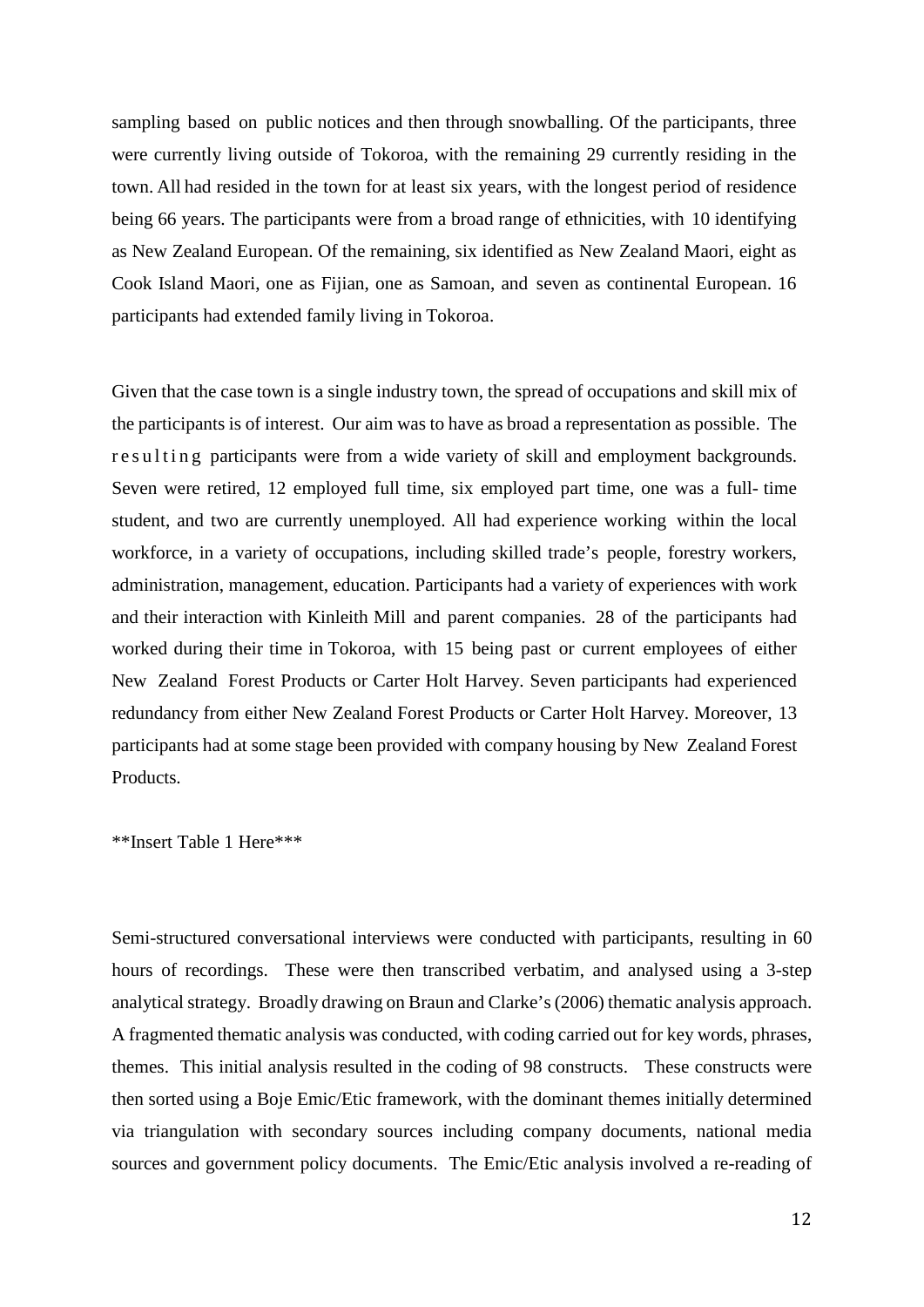the transcripts for themes/stories emerging across the dominant (etic) themes, taking extracts and fragments of text from each theme, and also from the secondary material. These themes were embedded in the wider contextual case developed from secondary material to re-theme. As part of this process, each theme was dominant (etic) narrative or ante-narrative (emic) (Boje, 2008). Boje (2001) draws on grounded theory methodology to explain the distinction between the emic (outsider, deductive) and emic (insider or grounded situational) themes which emerge during the telling of a 'beginning-middle-end' (Boje, 2008) narrative. These distinctions are made based on whether the narrative is publicly upheld, contained in public documents (media, company publications), or in contrast, whether the theme is multi-layered and embedded amongst, and in contrast to, the etic (dominant). Each researcher conducted this phase of the analysis individually, before coming to agreement on these distinctions. These various layers of dominant and ante narrative are presented in the following sections, in narrative/ante narrative form.

### **Results**

#### **'We're all in This Together'**

The overarching, dominant narrative expressed by all participants was a feeling of a strong community identity, and a sense of 'we're all in this together'. Participants noted this as a key facet of the early development of the town (as expressed above in relation to a sense of egalitarianism), but also related such sentiments to present day.

A perceived identity of togetherness seemed to be rooted in the early development of the town, where peoples from many different backgrounds and cultures were brought together with the shared goal of developing both the Mill and the town.

For example, one participant, born in Fiji, who arrived in Tokoroa in 1967 commented: *But the people in Tokoroa were wonderful, a wonderful community spirit, wonderful people everyone gets on well together (Participant 17)*

Another participant, originally from the Netherlands, a resident since the year of the Mill opening stated:

*There are no strangers in Tokoroa you all work together. (Participant 5)*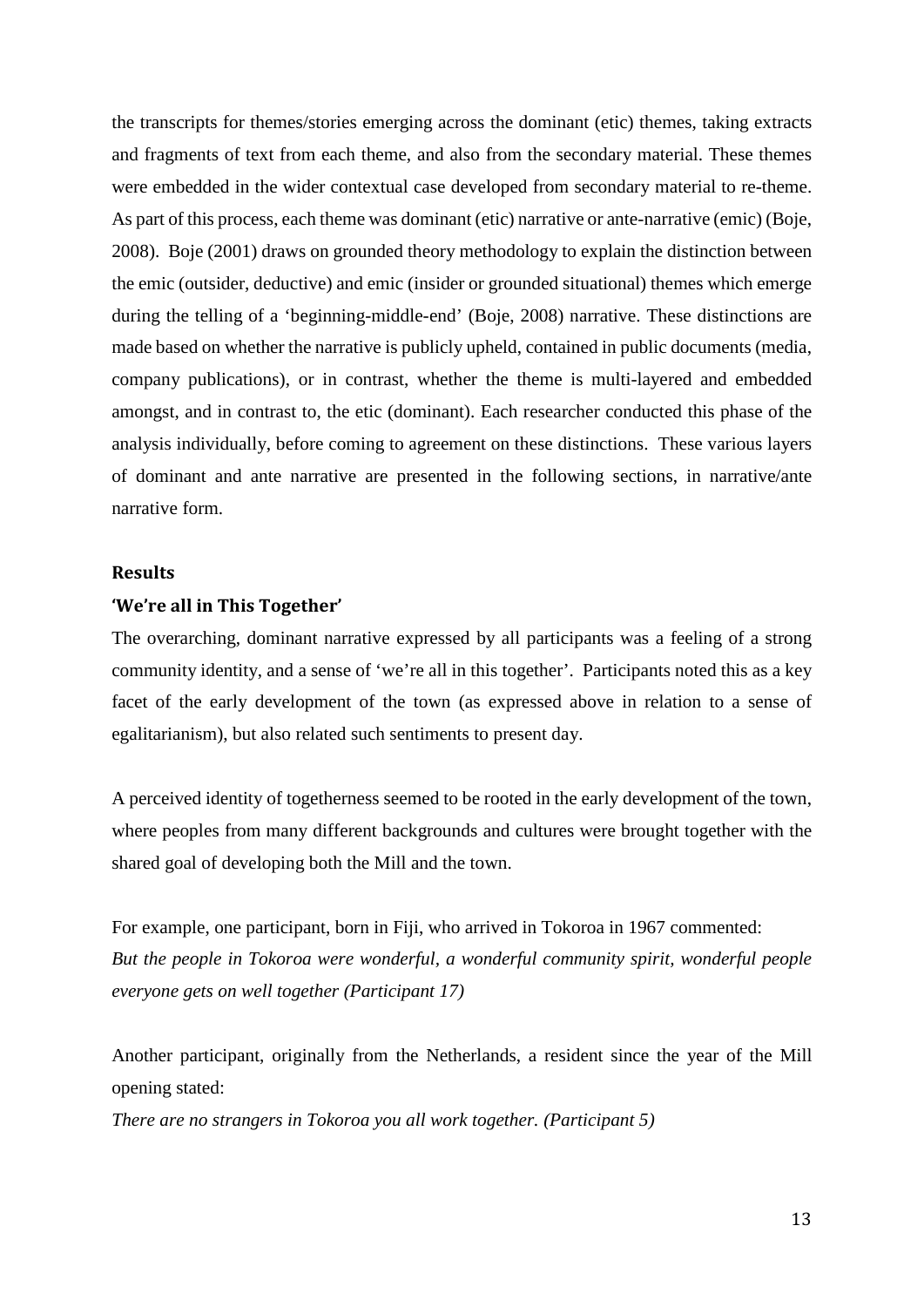Many participants commented on what they perceived to be a community cohesiveness that was unlike any other they had experienced in other small towns. The only two participants who made comments in opposition to this were the most recent arrivals to the town, having only resided in the town for a period of four years.

Participant 12, who was born in Tokoroa, and currently resides in Canada, commented: *I tell you I have travelled all over the world and never managed to live in a more friendly place, kid's where raised by the village, as Oprah would say, everyone watched out for each other, and each other's kids. (Participant 12)*

One participant, who resided in the town for 13 years, but has since moved to another similar sized town, described how this sense of unity and cohesiveness was found in simple acts:

*The first day there, when I came home from work, she said to me 'this place is amazing' - and she didn't want to go there. She says 'this morning I went to the fruit shop and which is in Leith place, and they carried my stuff out to the car, and you never got that in Morrinsville. …. she went to the countdown store, which you know is a big multinational, and she went there and they had a promotion going on with the local radio station and she had to take some stuff to the radio station and the women said to her 'oh, do you know where it is?' and she said 'no, we've just shifted into town' so she took her outside the shop and down to the corner and pointed out down the road. You know, just simple little things but that's what Tokoroa is about that's the difference - whereas, you take those things were granted... so that's why it was quite a special place for us (Participant 1)*

#### Ante narrative: Demarcations

However, although there was a dominant narrative expressed of egalitarianism expressed by participants, and a sense of 'we're all in this together', there was also a dialectical narrative expressed, of explicit demarcations on a number of levels *within* the community, expressed spatially and socially. Examples of factors under which individuals were separated included ethnicity, position/seniority, employer (Mill/Non-Mill). The presence of demarcations is explicitly at odds with the perception of an egalitarian culture.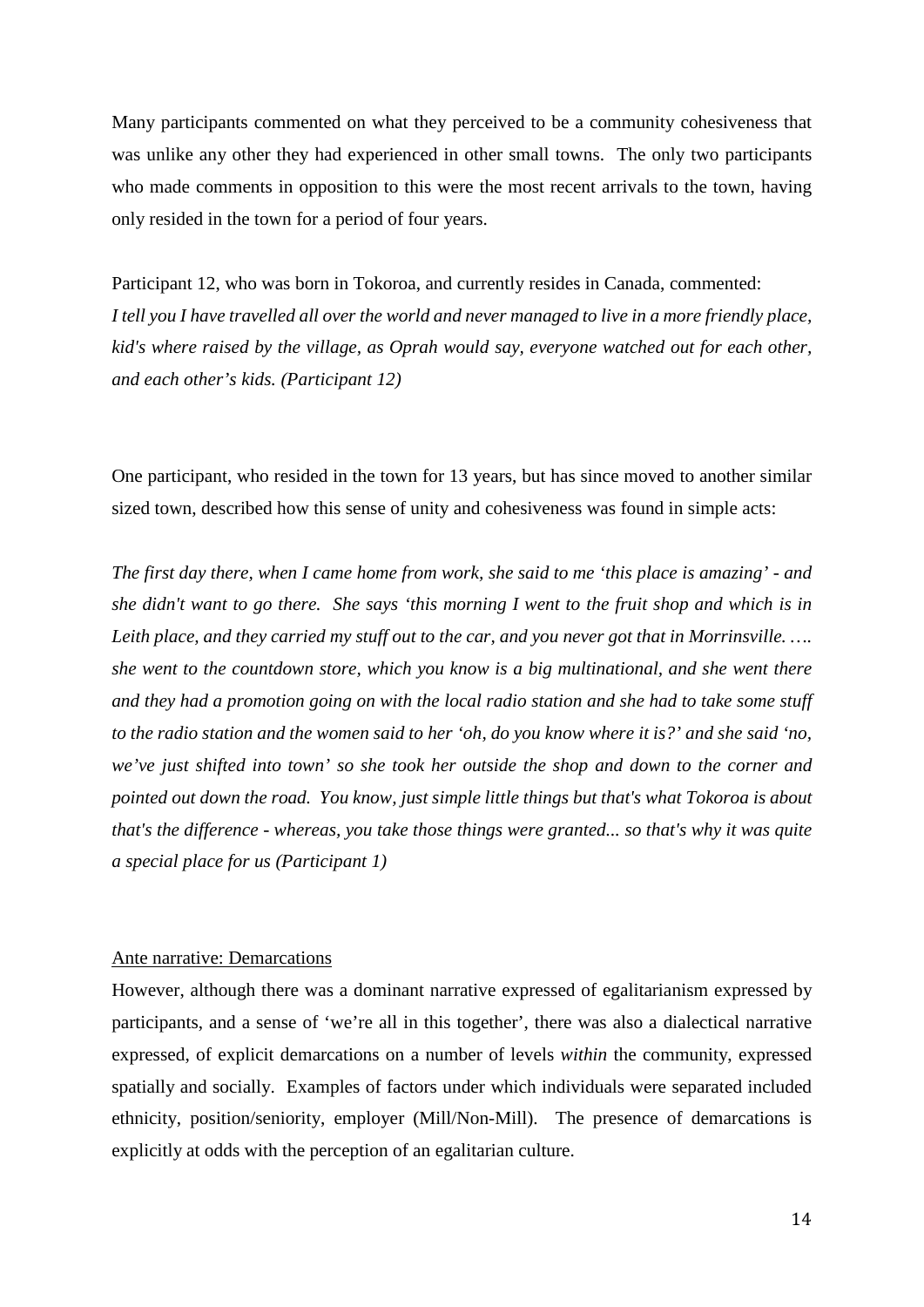#### *Demarcations Based on Occupation*

Representative of the planned nature of the town in line with industry, participants described how residents were spatially (and therefore socially) demarcated based on Tayloristic occupational characteristics. For example, all the labourers, the bush staff etc were housed together within the single men's camps. Additionally, different sections of the family staff housing were reserved for different occupations – for example, as one participant noted, all the Paper specialists were housed on one street, and the Pulp specialists on another. Another participant noted the separate housing for office and administration staff, separate from the production staff.

Beyond different functional demarcation, spatial demarcations were also based on seniority.

Participant 4, who came to the town in 1959 to work in the Mill as a labourer, but subsequently moved into the forest nurseries, and remains employed by the company, described how the living arrangements changed as workers changed jobs.

*We had shifted from Brayside [single men's camp] into another place which was for the office staff. (Participant 4)* 

## *Demarcations based on Nationality*

In addition to Tayloristic occupational demarcations, Participants also described spatial demarcations based on nationality. Perhaps aimed at encouraging social cohesion and a sense of home during a time when new migrants arrived from many different countries, families were grouped together based on nationality (which often corresponded to occupation above). One participant, a Cook Islander born in Tokoroa, described the so-called 'rainbow valley' area of Tokoroa as:

*If you wanted to get a picture of what it was like then Rainbow Valley is it Cook Islanders in nearly every second house or a Samoan or a Maori living in a house trying to own it and every man worked at the Mill. (Participant 9)*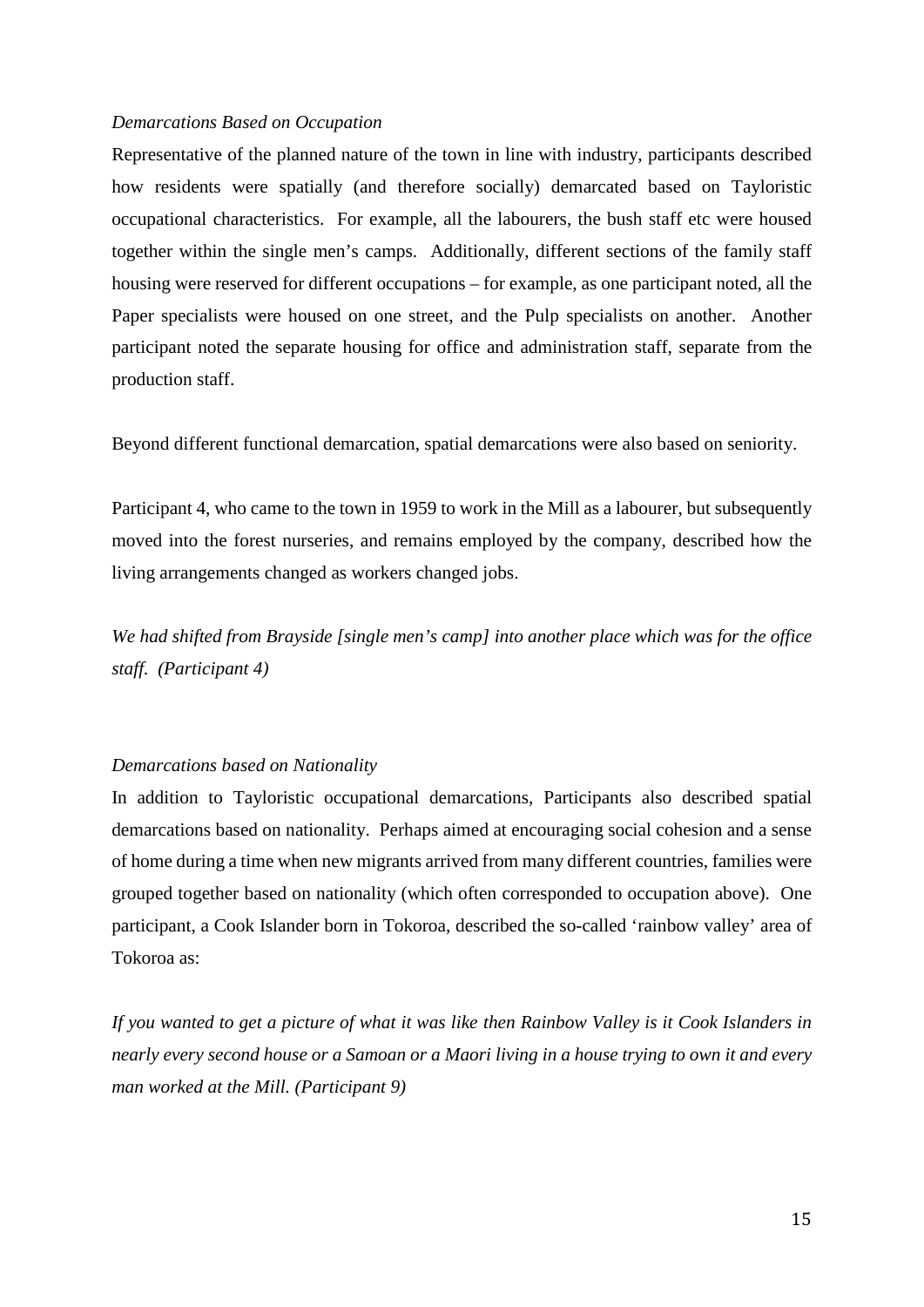Another participant, a Maori New Zealander, could distinguish these demarcations down to individual streets:

*South of Maraetai was predominantly Polynesian the demography of the township and in the middle between Baird Road and Maraetai was a mix with the Pakeha. (Participant 8)*

Others commented on further demarcations amongst largely European migrant families:

*Further along that same road were, Delarney Road towards Baird Road where the English lot who were the Specialists at the Paper Mill. (Participant 4)*

*The odd one from Denmark and Sweden that were working in the Paper Mill – their fathers were big bosses. (Participant 5)*

The above spatial demarcations based on occupation and nationality also corresponded to perceptions of socio-economic demarcations. As one participant noted:

*Oh yes south of Maraetai Road was considered the hood ok? It was the Kelso Streets and the John Streets, north of Baird Road was considered the rich. The middle part in between they were the in between (Participant 8)*

#### Ante narrative: 'We're not all insiders'

Another ante narrative running through participants recollections that contradicts narratives of collective unity was that of a strong 'insider'/'outsider' dichotomy. The wording used by participants to describe those perceived to be outside the town included such terms as 'invaders' and 'troublemakers'. One participant, a resident of only 5 years, but subsequently commuting to the town for work, alluded to those outside the town as being 'strangers' in the following

*There are no strangers within Tokoroa you all work together. (Participant 18)*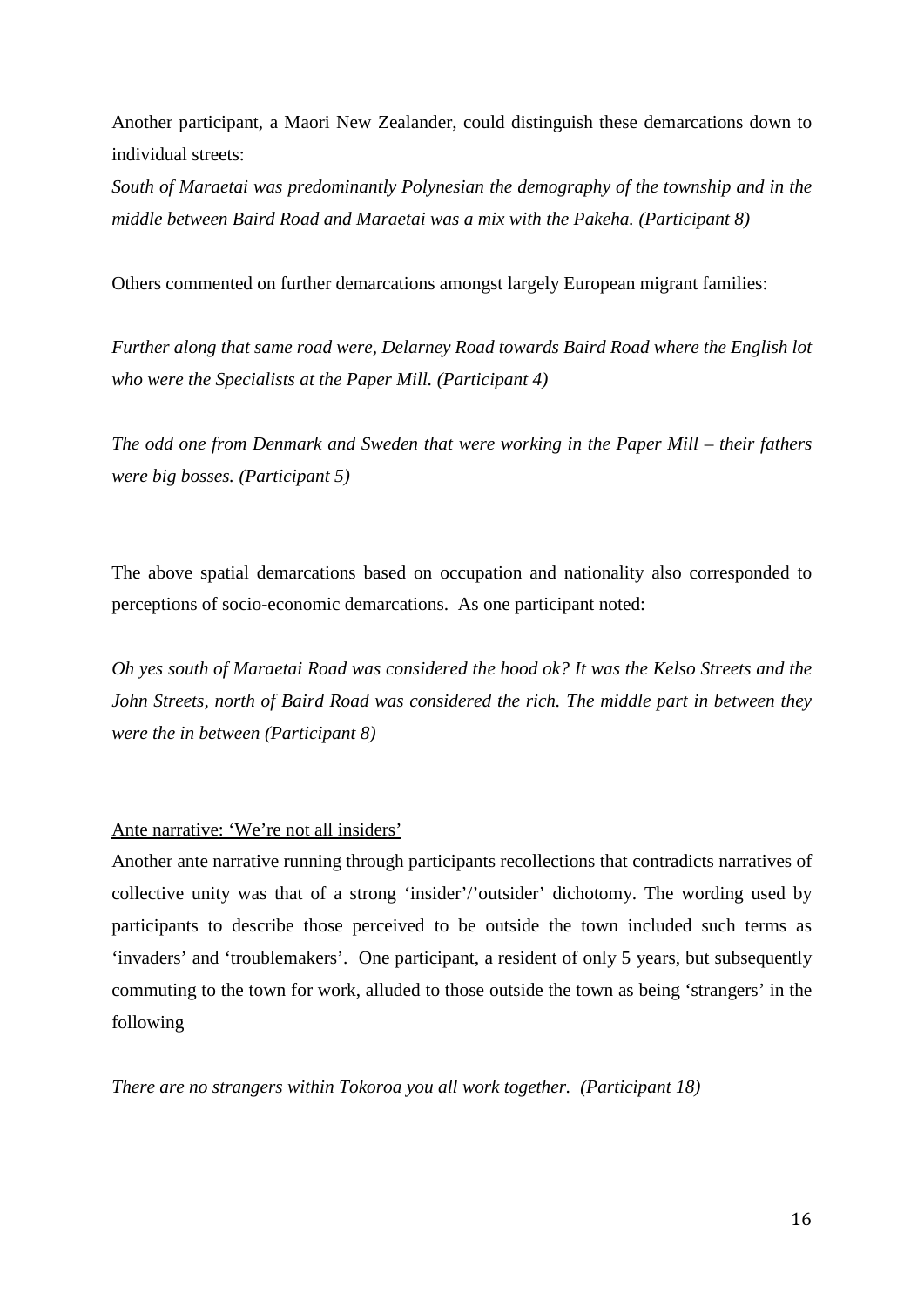In particular, participants described outsiders as being those who came to the town and then left (the 'deserters'), those responsible for violence and crime (the 'troublemakers'), and the new Mill management (the 'invaders').

#### *The 'Deserters'*

Many participants spoke of people coming to the town during the boom time, lured by high wages at the Mill, and then leaving the town. Participants spoke of these individuals in a negative light, as though they came to exploit the benefits of the prosperous times, yet failed in a perceived responsibility to give back to the town, and contribute to the community. Additionally, these individuals were not seen as 'true' residents, as they had failed to stay during the hard times, and therefore were seen to not have shown the perseverance and loyalty required of a 'true' resident.

One participant, a member of the farming community, who had lived in Tokoroa for over 50 years, commented:

*It really irks me in a way really, that they made their money, they made lots of money here in Tokoroa, and they've moved away (Participant 27)*

A sense that these individuals were not readily accepted into the category of 'insider' and were viewed with a sense of caution can be seen in the following comment, from a member of the Cook Island community, who arrived in Tokoroa from the Cook Islands at 4-yrs of age:

*The community's good, when you're in your community with your people there are other people out there that take advantage, you stay away from them. (Participant 11)*

#### *The 'Troublemakers'*

Participants felt that perceptions of Tokoroa from those outside the town were often centred on unemployment, poverty, violence and crime. However, for participants, the presence of these negative aspects of the town were largely attributed to outsiders who had either temporarily come to the town specifically to commit a crime, or who, in the case of beneficiaries, had come to the town to exploit affordable housing. These individuals were not perceived as 'true'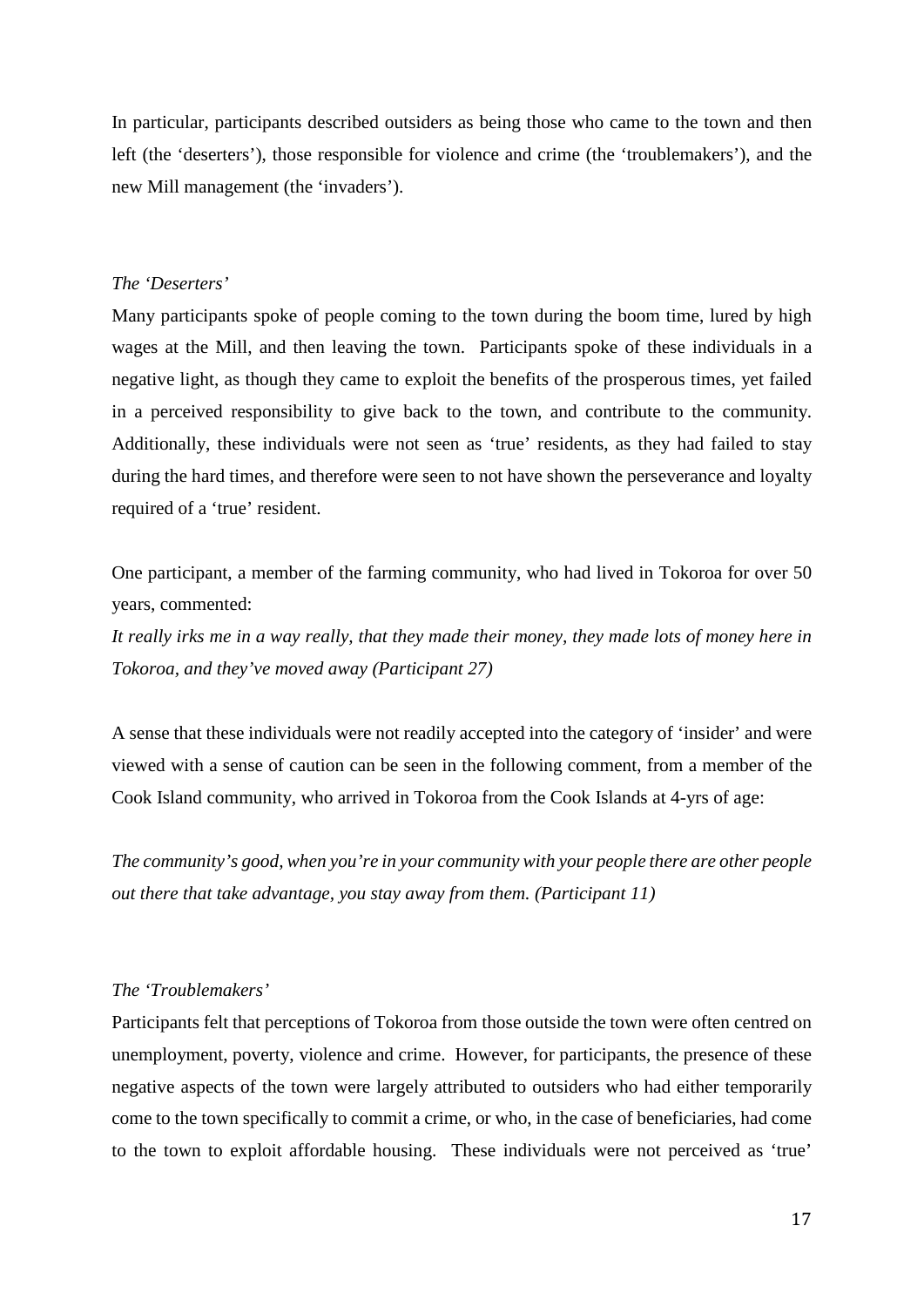residents, but rather as a group of 'troublemakers' who were responsible for creating negative perceptions of the town:

*Now you may have been told we had a murder here, I don't know how long ago, but we will say 15 years ago, we were not here, happened on a Saturday night, and everybody was in total shock, complete stranger, didn't belong in the town, he just arrived, he was here for a fortnight or something (Participant 23)*

#### *The 'Invaders'*

One group who was viewed with caution was those individuals who held management positions at the Mill. Participants saw these people as unanimously being outsiders, mostly residing outside the town and commuting in for work. Participants spoke of the 'new' management firmly as outsiders, and expressed that this group of people did not understand the needs or values of the community.

*They come in from outside the Bosses, all these big Bosses about every three years they'd have a turnaround of Bosses. Three years one lot would go and another lot come in. And yet all these Bosses never ever lived in Tokoroa. They never lived in this town and it hurt quite a few of us. (Participant 15)*

One participant articulated this sense in the label 'invaders', which seemed to encompass the sentiments of other participants:

*We saw these manager's coming in, these invader's coming in outside of our town making all these changes but not having any form of any formal or professional dialogue or consultation, yeah it just made it hard to accept them and go along with it so. (Participant 13)*

#### Between Insider and Outsider

In addition to the above categories of clear 'outsiders', there was also a sense that some groups of residents fell in between insider and outsider. These individuals were clearly residents of the town, and accepted into some areas of community life, but were regarded with a degree of suspicion. Included in this grouping was 'new' residents and farmers.

## *New Residents*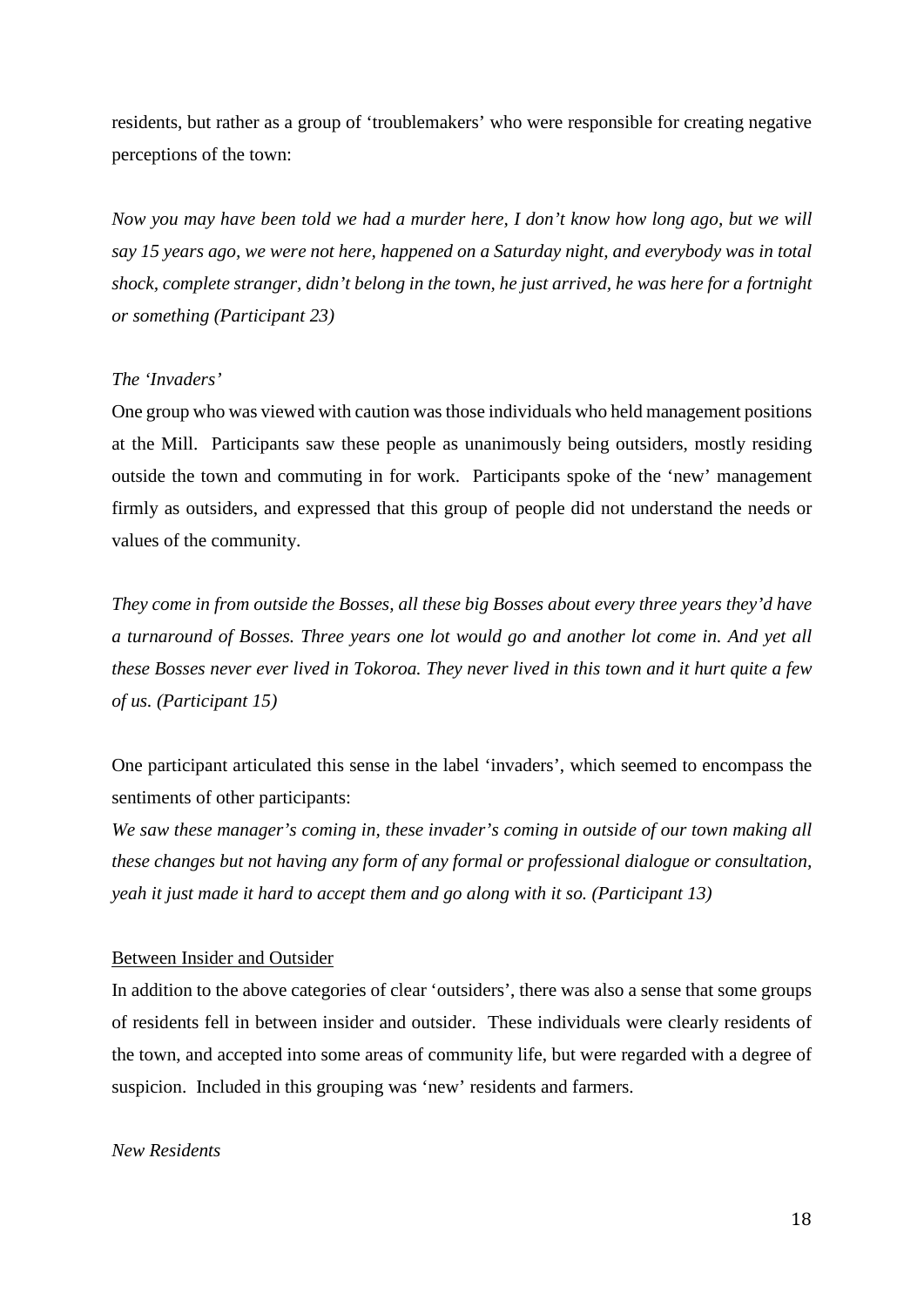Participants made a clear distinction between 'new' residents and original residents. However, the time period determining 'new' was moveable – for some, it meant anyone who had not resided in the town since the 1960s. For others, it was those who had settled in the town in the past 5-10years. Interestingly, all participants had a sense of this dynamic – and even those participants who might be classed as 'new' by some older residents themselves talked of 'new' residents, meaning those who had arrived after themselves.

*To a point, for those who were here in the beginning in the early days but for the people who have come since, they bring a different feeling into the place. They bring their own feelings and impressions. (Participant 23)*

*There are a lot of people coming in but they don't really understand the way Tokoroa. (Participant 16)*

## *The Farmers*

Another group who were seen as crossing the boundary of 'outsider' and 'insider' were the farmers. Although Tokoroa had been a farming settlement prior to the development of the Mill (described in Chapter 8), the farmers were seen as a separate category to the 'community'

*The farmers were a different kettle of fish (Participant 14)*

*The farming area those were on the outskirts of town so as a community I think that Tokoroa might be a little bit hesitant to move in towards it but they will accept it, they will because they will realise that they need it because we can't just rely on good on Radiata to get us through (Participant 8)*

Members of the farming community also saw themselves as separated from the Tokoroa community to a degree. One participant, who was a farmer himself, and came from a farming family in the area prior to the Mill development discussed the Tokoroa residents as being 'them'

*Well I used to get very jealous of the money they [mill workers] were making (Participant 21)*

Another member of the farming community also mirrored these sentiments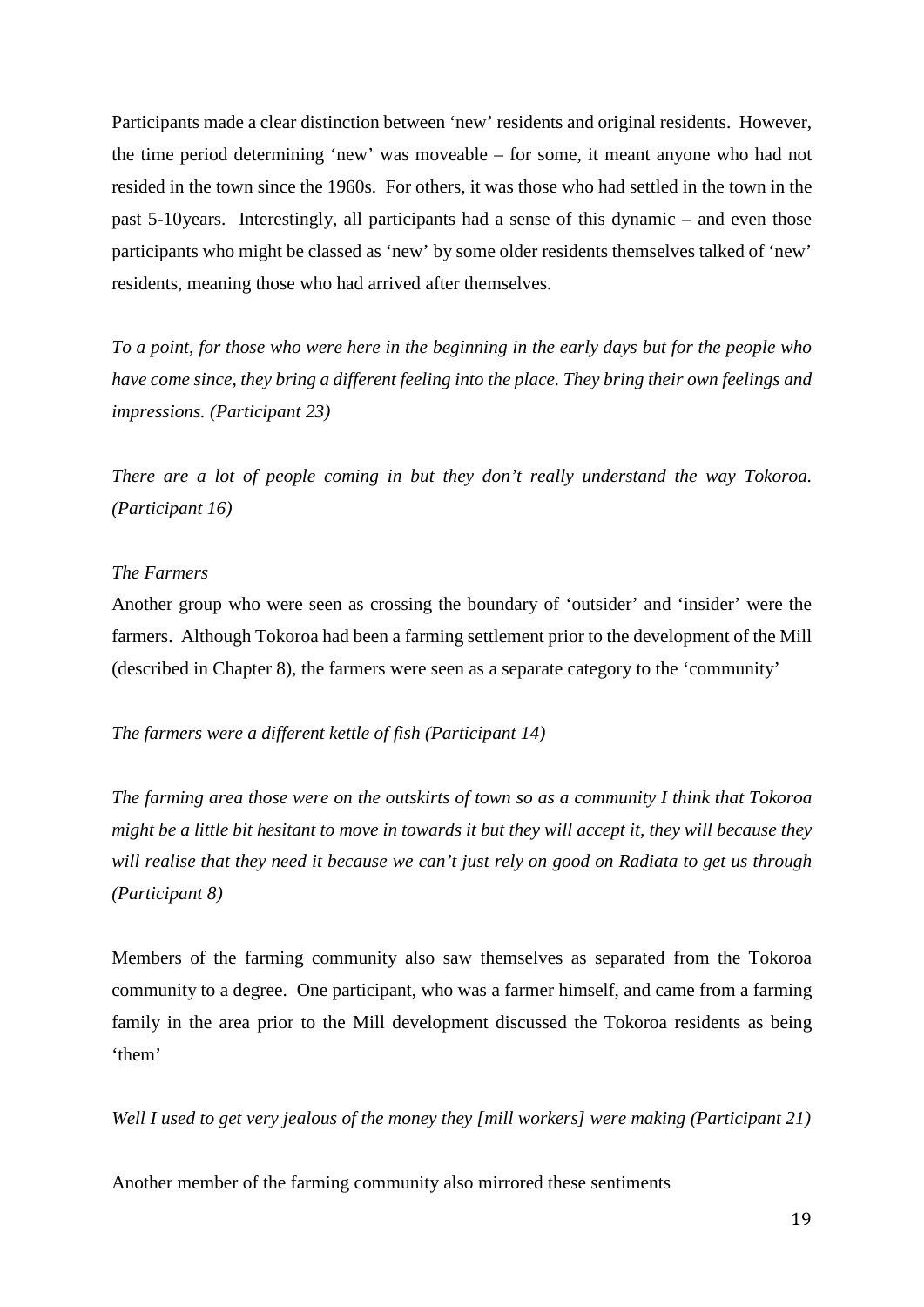*Those were the mill workers had lots of money…. But funnily enough I don't think, like even today, even now, I have still met people when I go out that have lived here for probably 30, 40, 50 years and we have never known them because we have always been in the farming side of things, always out in the country, and they've only been in town, and you have never known them, you have never, it is quite strange really. The two have never really mixed (Participant 26)*

### **Discussion**

Increased corporate globalisation, changes to work, and at a national level, changes in politicoeconomic agenda, have resulted in significant changes for communities of work. The shift away from Keynesian full employment has been directly related to changes in the nature and structure of work in New Zealand, holding significant implications for New Zealand communities of work. It has also been argued that under conditions of late modernity, characterised by globalisation, flexible work practices and the move towards forms of 'knowledge work', that unequal outcomes, mobility (or immobility) have posed a challenge to traditional notions of social cohesion and a collective identity. Our research uncovered insights which problematize a lack of connection to community and locality. In fact, for our participants, a sense of attachment to community was evident within the first comments made in relation to Tokoroa. However, the interplay between a strong dominant collective narrative of social cohesion, yet multiple ante narratives of demarcation and conflict, illustrated an interesting layering of the collective and individual identities.

The strong dominant narrative, interspersed with the ante narratives can be conceptualised as the public upholding of the dominant narrative relating to social cohesion, yet the contrasting private refusal of this narrative. However, the expression of these individual narratives also contributed to the collective identity. For most participants, comments relating to the community cohesion were among the first comments made in relation to the town. However, once the interviews progressed, participants' comments were often in sharp contradiction to this narrative, and themes which arose were those relating to the demarcations, based on ethnicity, occupation, and time spent in the town.

### Processes of Identification/Disidentification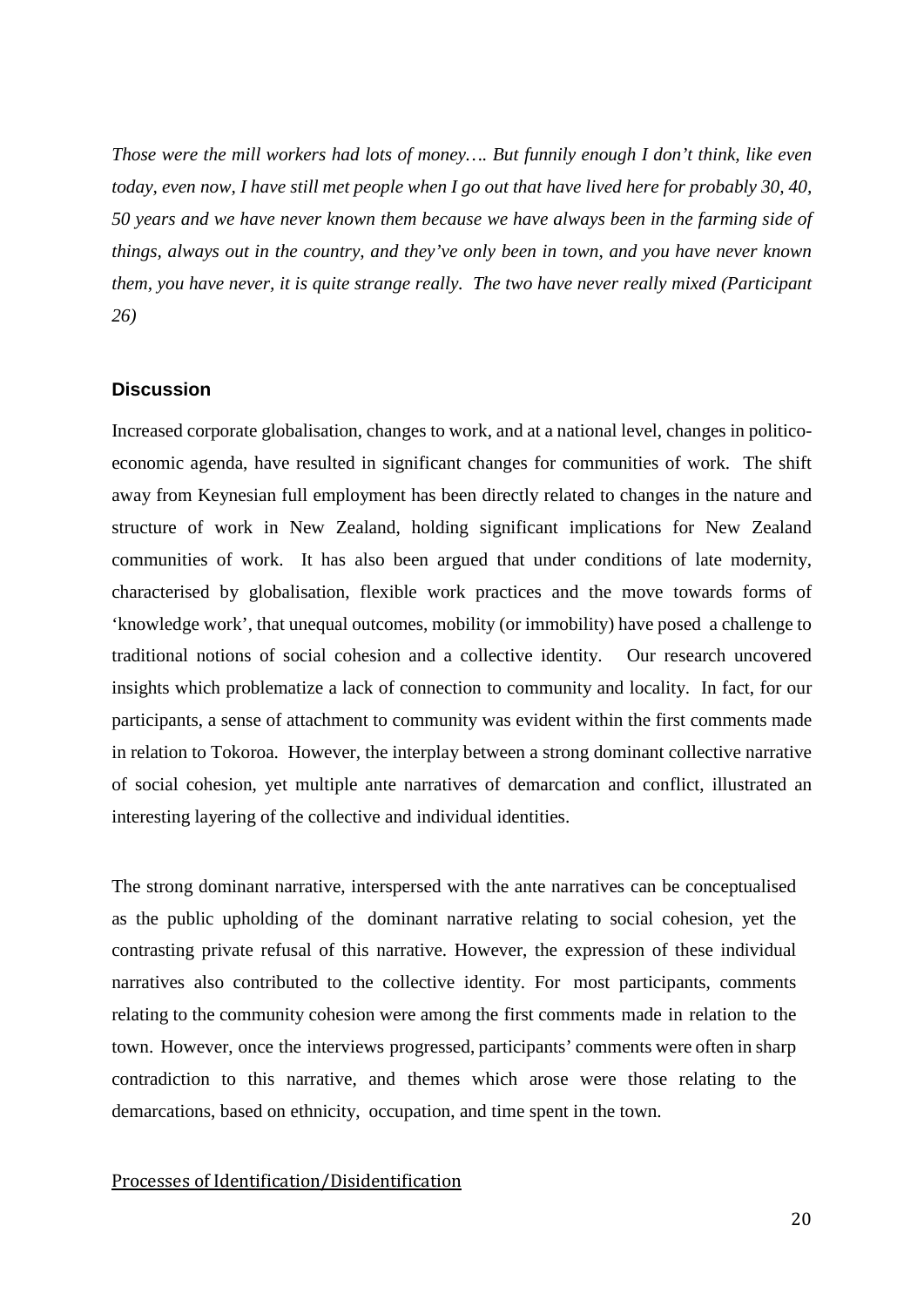One way of viewing the many and varied identities in Tokoroa is as processes of identification and disidentification. Each moment involves decisions about whether to identify with, or dis-identify with each narrative and/or ante narrative. Our participants' experiences show a complex range of these decisions, often appearing contradictory. For example, the strongly held identity of 'we're all in this together', one of community cohesiveness, was expressed unanimously by participants. However, all participants also mentioned aspects of divisiveness in the community. For each individual, this was based on different characteristics or events, at which time they individually had identified with a grouping or aspect which was in contrast with this community-level identification of cohesiveness. One example of this is that the non-mill worker participants voiced strong resentment towards Mill workers and union members. Others expressed negative views of other ethnic groups, individuals at other levels of the organisation or in positions of seniority. The identification with these division in the community was at odds with the strongly held identification with community cohesion.

#### Narrative as Boundary and Resistance

The public upholding of a narrative of belonging and community cohesiveness could be conceptualised as boundary and resistance. The dominant narrative of 'we're all in this together' is perhaps not so contradictory to the narratives of demarcation, if conceptualising both sets of narratives as defining 'insiders' and 'outsiders'. In this sense, in line with Benwell & Stokoe's (2006) assertion that collective narratives define dichotomous social roles, all narratives can be seen as efforts to create boundaries around who belongs 'here' and who does not. The explicit narrative of belonging and cohesiveness creates the assumption that those within are closely bound, and this group is difficult to infiltrate. In this sense, this grand narrative provides community members with protection from outside invaders.

According to Anderson (1983), communities are to be distinguished by the style in which they are imagined. The assertion of community belonging could therefore also be conceptualised as a form of identity resistance against globalisation/workplace change. In this sense, the unified community identity is an effort at collective resistance to the grand narratives of globalisation and changes to work. In particular, the strongly held identity of 'we're all in this together' was upheld at many levels, both by participants, and in the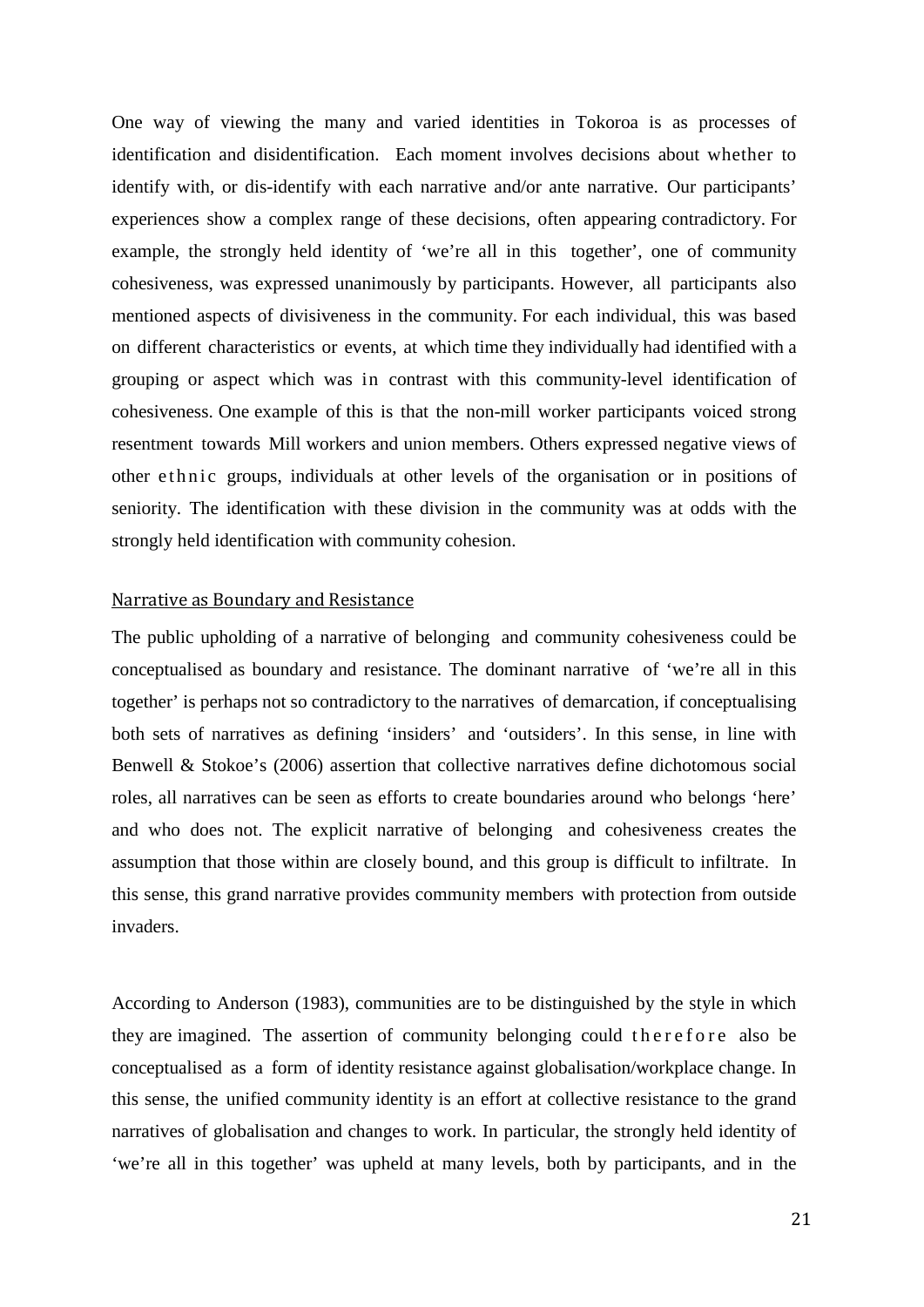secondary material. However, a closer view of the participants' experiences show that there are, in fact, many division and demarcations, negating the view of a singular, unified community. This observation could lead to the analysis that this collective appearance of unity actually serves to silence the many divisions and alternate groups within the community, in itself solidifying these divisions, making it difficult to voice and reconcile these often historic divisions. Anderson holds that such fragmented groups, which are imagined as unified communities, are constructed as such because, 'regardless of the actual inequality and exploitation that may prevail in each', the community is imagined as a 'deep, horizontal comradeship' (p. 7).

Processes of globalisation and workplace change are espoused to create connectedness and homogenous culture. However, these same processes have been shown to produce many divisions, in society, and in the workplace. Outcomes of income inequality, flexible forms of work and the spatial relocation of work have resulted, meaning individuals are increasingly separated, isolated and re-categorised. Under these conditions, an overarching identification with community-level cohesiveness and belonging could be seen in direct contrast to this. The attachments formed to the town encourage individuals to remain, to return, and to stay connected. These attachments provide a tension between the mobility and fluidity of attachments under globalisation, and the desire to remain attached to the town. This process could be seen as a form of resistance to processes of globalisation.

## **Conclusion**

The findings illustrate that while there was universal acceptance of a set of dominant narratives of community identity, there were also a number of ante narratives which problematised the notion of a unified community identity.

The overarching narratives regarding globalisation and changes to work generated from policymakers, business leaders and scholars alike, where this is achieved through a predominantly structural analysis, assume a universality of experience. This research illustrates that current analyses do not provide a satisfactory explanation of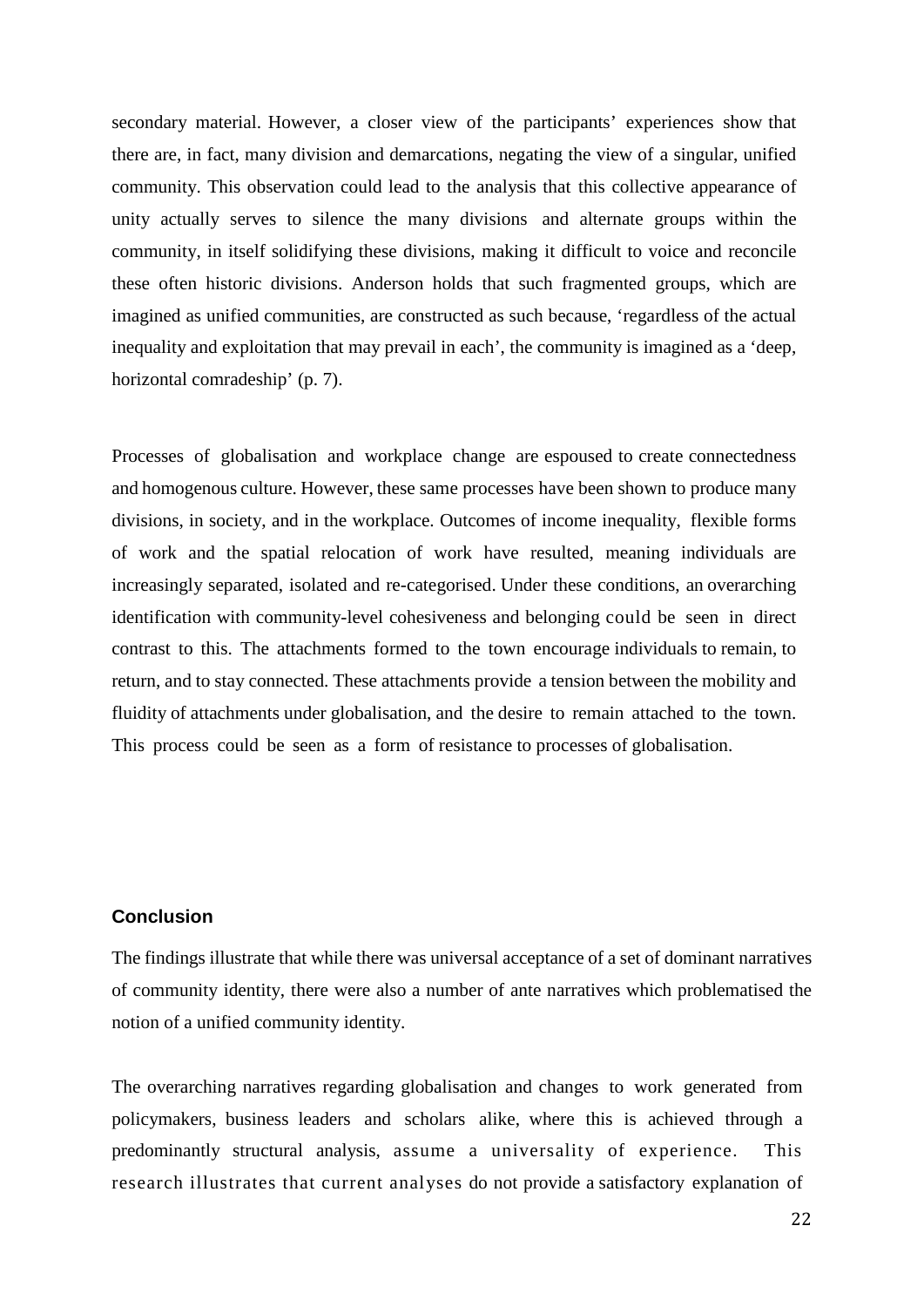the lived experience of policy and business decisions. Such grand narrating on both parts masks a multitude of complex individual experiences, and manifestations of localised politics. The uptake of these overarching structural narratives in scholarship and policy seem to provide a deflection from more nuanced analysis and thus avert attention from the implications of policy and business decisions on the lives of individuals and working communities. This research reminds us that despite assertions that notions of belongingness are no longer relevant in this fast paced and mobile world, that for many, this search for belonging and identification remains strong at the local level.

This research is significant for social policy researchers and policy makers, as it highlights the importance of context to understandings of social cohesion. Taking this context into consideration in formulating policies may lead to policy which is more respectful of different contexts and collective identities. Moreover, this research provides a useful account of the impact of corporate decision-making on individual and community identities, which is of interest to policy makers who are increasingly operating within a private/public partnership model.

The findings of this paper provide an overview of the different layers of identity at play in the community/individual identity space, within a community of work. Future work could focus on a nuanced analysis of groups within such communities, analysing aspects of ethnicity, class, gender intersectionality, within these results.

### **References**

- Adorno, T.W. (2000). Negative Dialectics. In B. O'Connor (Ed.), The Adorno Reader (pp. 54-78). Oxford, England: Backwell Publishing.
- Allsop, F. (1973). *The first fifty years of New Zealand's forest service: A history from the time of its setting up in 1919 to the celebration of its fiftieth anniversary in 1969*. Wellington: A. R. Shearer, Govt. printer
- Allvin, M. (2008). New Rules of Work: Exploring the boundaryless job. In K. Naswell, J. Hellgren & M. Sverke (Eds.), *The Individual in the Changing Working Life*. Cambridge, England: Cambridge University Press.
- Alvesson, M. & Deetz, S. (2000). *Doing Critical Management Research,* London, Sage.
- Alvesson, M., & Willmott, H. (1992a). Critical Management Studies. London: Sage.
- Alvesson, M., & Willmott, H. (1992b). On the idea of emancipation in management and organisation studies. The Academy of Management Review, 17,3, 432- 464.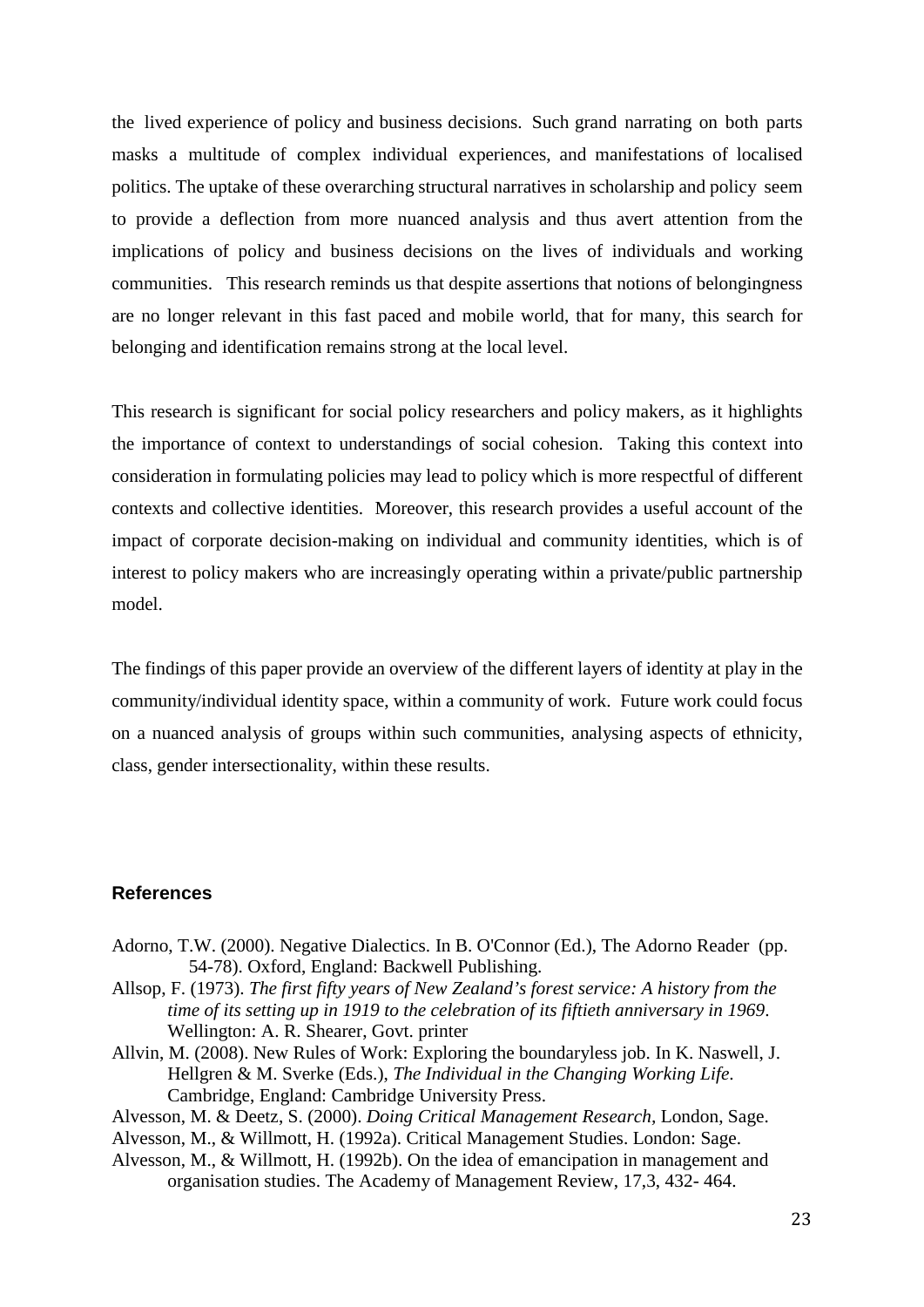- Anderson, B. R. O. G. 1983. *Imagined communities: reflections on the origin and spread of nationalism,* London, Verso.
- Bauman, Z. (1998). *Globalization,* Cambridge, UK, Polity.
- Bauman, Z. (2001). *Community: Seeking safety in an insecure world,* Cambridge, Polity Press.
- Bauman, Z. (2004). *Identity,* Cambridge, UK, Polity.
- Benwell, B. & Stokoe, E. (2006). *Discourse and Identity,* Edinburgh, Edinburgh University Press.
- Birch & Mykhnenko. (2009). Varieties of neoliberalism? Restructuring in large industrially dependent regions across Western and Eastern Europe. *Journal of Economic Geography,* Vol. 9**,** pp.355.
- Boje, D. (2007). From Wilda to Disney: Living stories in family and organization research. *In:* Clandinin, D. J. (ed.) *Handbook of Narrative Inquiry.* Thousand Oaks: Sage.
- Boje, D. (2008). *Storytelling Organization,* London, Sage.
- Boje, D. & Jorgensen, K. M. (2008). Deconstructing the Narrative-STory Duality: Constructing a space for ethics. *Derrida, Business, Ethics.* University of Leicester.
- Boje, D. & Tyler, J. (2009). Story and Narrative Noticing: Workaholism Autoethnographies. *Journal of Business Ethics,* Vol. 84**,** pp.173-194.
- Braun, V. & Clarke, V. (2006). Using thematic analysis in psychology. *Qualitative Research in Psychology,* Vol. 3**,** pp. 77.
- Campbell, P. H., Weerasinghe, L. S. B., & Housing Corporation of New Zealand. (1986). *Tokoroa, A Changing Community: A report on the housing situation in Tokoroa*. Hamilton [N.Z.]: Housing Corporation of New Zealand.
- Cappelli, P. (1999). Career jobs "are" dead. California Management Review, Vol. 42, No. 1, pp.146-167.
- Cappelli, P., & Rogovsky, N. (1994). New work systems and skill requirements. *International Labour Review*, Vol.133,No. 2, pp.205-220.
- Chapple, D.L. (1976). Tokoroa: Creating a community. Auckland, N.Z.: Longman Paul.
- Chomsky, N. (1991). Brave new world order: Imperialism. New Statesman, Vol. 4, No. 182, pp.19.
- Chomsky, N. (1993). Year 501: The conquest continues. Boston: South End Press.
- Cuba, L. & Hummon, D. M. (1993). A Place to Call Home: Identification with Dwelling, Community, and Region. *The Sociological Quarterly,* Vol.34**,** pp.111-131.
- DeFilippis, J., Fisher, R., & Shragge, E. (2009). What's left in the community? oppositional politics in contemporary practice. *Community Development Journal*, Vol.44, No.1, pp.38-52.
- Deetz, S. (1992). Democracy in an Age of Corporate Colonization. State University of New York: Albany
- Deetz, S. (2000). Putting the community into organisational science: Exploring the construction of knowledge claims. Organisation Science, Vol.11, No.6, pp.732-738.
- Duberley, J. & Johnson, P. (2009). Critical Management Methodology. *In:* Alvesson, M., Bridgman, T. & Willmott, H. (eds.) *The Oxford Handbook of Critical Management Studies.* Oxford: Oxford University Press.
- Edwards, J. (1998). The Need for a 'Bit of history': Place and past in English identity. *In:* Lovell, N. (ed.) *Locality and Belonging.* London: Routledge.
- Eversole, R. & Martin, J. (2006). Jobs in the Bush: Global Industries and Inclusive Rural Development. *Social Policy and Administration,* Vol. 40**,** pp.692.
- Fleming, P., Harley, B., & Sewell, G. (2004). A little knowledge is a dangerous thing: getting below the surface of the growth of 'knowledge work' in Australia. *Work, Employment & Society*, Vol.18,No. 4, pp. 725-747.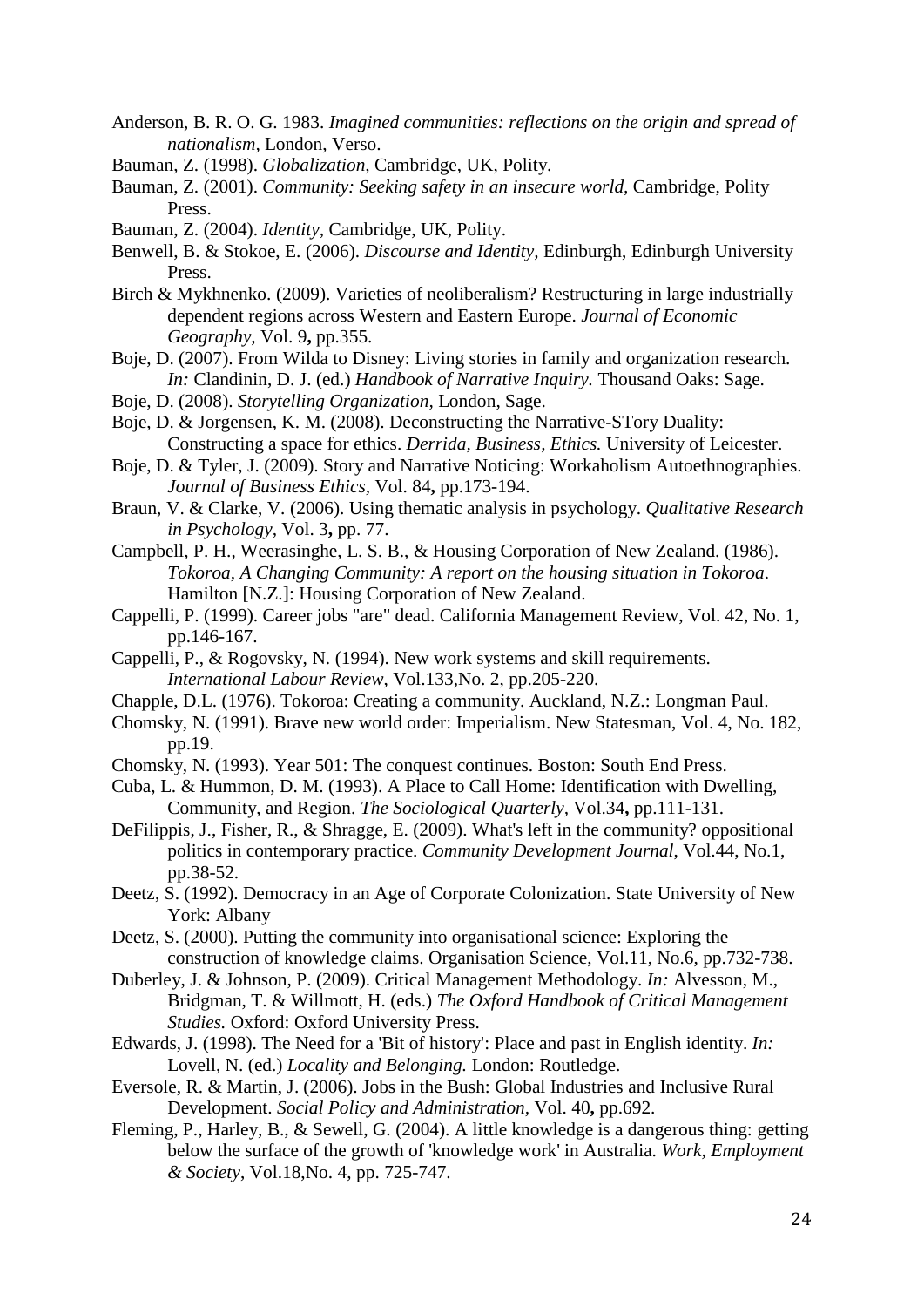Foucault, M. (1977). Discipline and Punish: The birth of the prison. London: Penguin.

Foucault, M. (1989). Archaeology of knowledge. New York; London: Routledge.

- Gabriel, Y. (2005). Glass Cages and Glass Palaces: Images of Organization in Image-Conscious Times. *Organization,* Vol. 12**,** pp. 9-27.
- Gabriel, Y. (2008). Spectacles of Resistance and Resistance of Spectacles. *Management Communication Quarterly,* Vol. 21**,** pp.310-326.
- Gramsci, A. (1971). Selections from the Prison Notebooks (Q. Hoare & G. Nowell- Smith, Trans.). London: Lawerence and Wishart.
- Habermas, J. (1985). The Theory of Communicative Action: Reason and the rationalization of society (Vol. 1). Boston: Beacon Press.
- Hardwick, S. & Mansfield, G. (2009). Discourse, Identity, and "Homeland as Other" at the Borderlands. *Association of American Geographers. Annals of the Association of American Geographers,* Vol. 99**,** pp. 383.
- Healy, B. (1982). *A Hundred Million Trees: The story of New Zealand Forest Products Ltd,*  Auckland, NZ, Hodder & Stoughton.
- Hoelscher, S. & Alderman, D. H. (2004). Memory and place: geographies of a critical relationship. *Social & Cultural Geography,* Vol. 5**,** pp. 347-355.
- Irwin, S. (2008). Subjectivity and social structure. *The International Journal of Sociology and Social Policy*, Vol. 28,No. 7, pp. 273-284
- Jorgensen, K. M. & Boje, D. (2009). Geneologies of Becoming: Antenarrative inquiry in organizations. *Tamara Journal of Critical Organisation Inquiry,* Vol. 8**,** pp. 32-47.
- Kelsey, J. (1997). *The New Zealand Experiement: A world model for structural adjustment?,*  Auckland, New Zealand, Auckland University Press.
- Kelsey, J. (1999). *Reclaiming the Future: New Zealand and the global economy,* Wellington, New Zealand, Bridget William Books Ltd.
- Kincheloe, J. L., & McLaren, P. (2005). Rethinking Critical Theory and Qualitative Research. In N. K. Denzin & Y. S. Lincoln (Eds.), The Sage Handbook of Qualitative Research (3rd ed.). Thousand Oaks, CA: Sage.
- Korschun, D. (2005). Boundary-spanning Employees and relationships with External Stakeholders: A social identity approach. *Academy of Management Review*, Vol. 40,No. 4, pp. 611-629
- Lawler, S. (2008). Identity: Sociological Perspectives. Cambridge: Polity Press
- Lovell, N. (ed.) (1998). *Locality and Belonging,* London: Routledge.
- Lucas, R. A. (1972). *Minetown, Milltown, Railtown,* Toronto, University of Toronto Press.
- Marcuse, H. (1991). One-dimensional man: Studies in the ideology of advanced industrial society. London: Routledge.
- Mason, J. (2004). Personal narratives, relational selves: residential histories in the living and telling. *Sociological Review,* Vol. 52**,** pp. 162-179.
- McCaw, S. and Harbridge, R. (1990). *The Labour Government, Big Business and the Trade Unions: Labour Relations at Kinleith in the 1980's*. Victoria University Industrial Relations Centre Working Paper. No. 3/90
- Morley, D. (2001). Belongings: Place, space and identity in a mediated world. *European Journal of Cultural Studies,* Vol. 4**,** pp. 425-448.
- Parkin, D. (1998). Foreword. *In:* Lovell, N. (ed.) *Locality and Belonging.* London: Routledge.
- Pritchard, C. (2006). A Warm Embrace? New Zealand, Universities and the "Knowledge‐

based Economy". Social Epistemology, Vol. 20, No.3-4, pp. 283-297.

Puddifoot, J. E. (1994). Community identity and sense of belonging in a northeastern English town. *The Journal of Social Psychology,* Vol. 134**,** pp. 601.